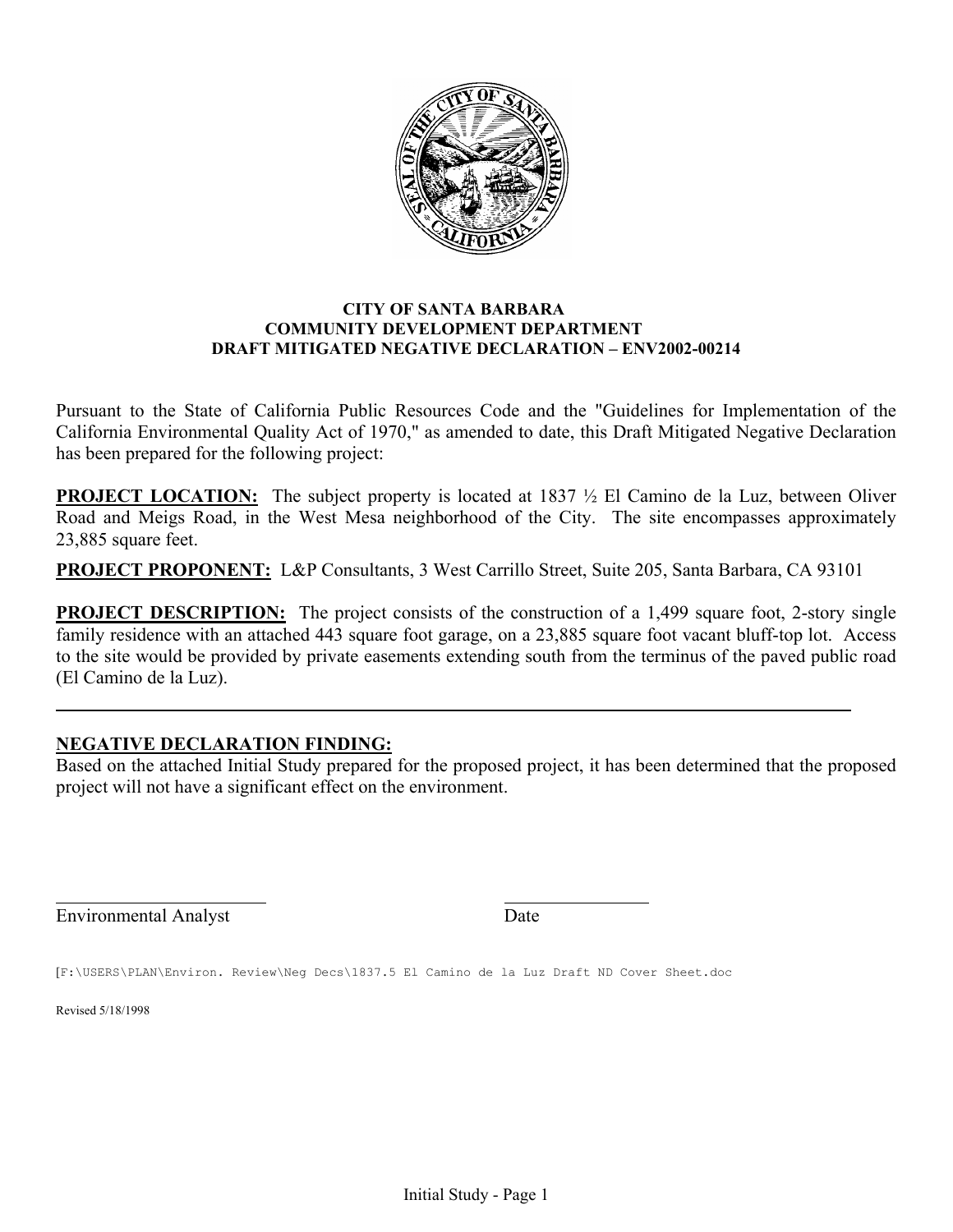#### **CITY OF SANTA BARBARA COMMUNITY DEVELOPMENT DEPARTMENT, PLANNING DIVISION**

# **INITIAL STUDY/ ENVIRONMENTAL CHECKLIST MST2002-00214**

## **PROJECT: 1837½ El Camino de la Luz**

April 4, 2005

This Initial Study has been completed for the project described below because the project is subject to review under the California Environmental Quality Act (CEQA) and was determined not to be exempt from the requirement for the preparation of an environmental document. The information, analysis and conclusions contained in this Initial Study are the basis for deciding whether a Negative Declaration (ND) is to be prepared or if preparation of an Environmental Impact Report (EIR) is required to further analyze impacts. Additionally, if preparation of an EIR is required, the Initial Study is used to focus the EIR on the effects determined to be potentially significant.

## **APPLICANT/ PROPERTY OWNER**

Applicant/Owner: Dr. Herb Barthels, 1851 Cliff Drive, Santa Barbara, CA 93109

Agent: Brent Daniels, L&P Consultants, 3 West Carrillo Street, Suite 205, Santa Barbara, CA 93101

## **PROJECT ADDRESS/LOCATION** (See **Exhibit A-Vicinity Map**)

The subject property is located at 1837  $\frac{1}{2}$  El Camino de la Luz, an ocean bluff-top property located approximately 370 feet south of the terminus of the public street, in the West Mesa neighborhood of the City. Lighthouse Creek borders the property to the east and La Mesa Park is located to the northeast. The site is 23,885 square feet (0.55 acres) in size and approximately 95 feet above sea level.

## **PROJECT DESCRIPTION** (See **Exhibit B**-**Project Plans**)

The project consists of the construction of a 1,499 square foot, 2-story single family residence with an attached 443 square foot garage, on a 23,885 square foot vacant bluff-top lot. Access to the site would be provided by private easements extending south from the terminus of the paved public road (El Camino de la Luz). The proposed development would require the following discretionary applications:

- 1. A Coastal Development Permit to allow construction of a new residence in the appealable jurisdiction of the City's Coastal Zone (SBMC §28.45.090); and
- 2. A Modification to allow construction of the new residence on a lot without the required 60-foot frontage on a public street (SBMC §28.15.080).

## **ENVIRONMENTAL SETTING**

#### **Existing Site Characteristics**

Topography: The project site is a bluff-top lot bordered by the Pacific Ocean to the south and Lighthouse Creek to the east. The bluff-top area is characterized by an average slope of approximately 25%. The seacliff portion of the property includes several sections with varying slopes, ranging from approximately 65-94%. The eastern portion of the site includes slopes of approximately 25% to the top of the bank of Lighthouse Creek, which is deeply incised.

Seismic/Geologic Conditions: The project site is subject to low level hazards associated with seismic activity and minimal liquefaction potential. The project site is located in an area of historically active landslides with high potential for erosion.

Biological Resources: The project site is currently vacant. There is evidence of past improvements including an asphalt parking area, and brick planter and concrete drainage swales near the bluff edge. Vegetation is primarily comprised of non-native species typical of disturbed areas. Native plants include California blackberry, poison oak, California sage brush and California fuchsia. Wildlife observed or expected on this site includes those species typical of urbanized areas. Trees on-site and in the area are used for roosting and nesting by native raptors.

Archaeological Resources: The project site is located in the Prehistoric Sites and Watercourses area of potential archaeological sensitivity as identified on the City's Master Environmental Assessment map. A Phase I archaeological investigation was performed in February 1996 by Larry Wilcoxon. No resources were identified on the site.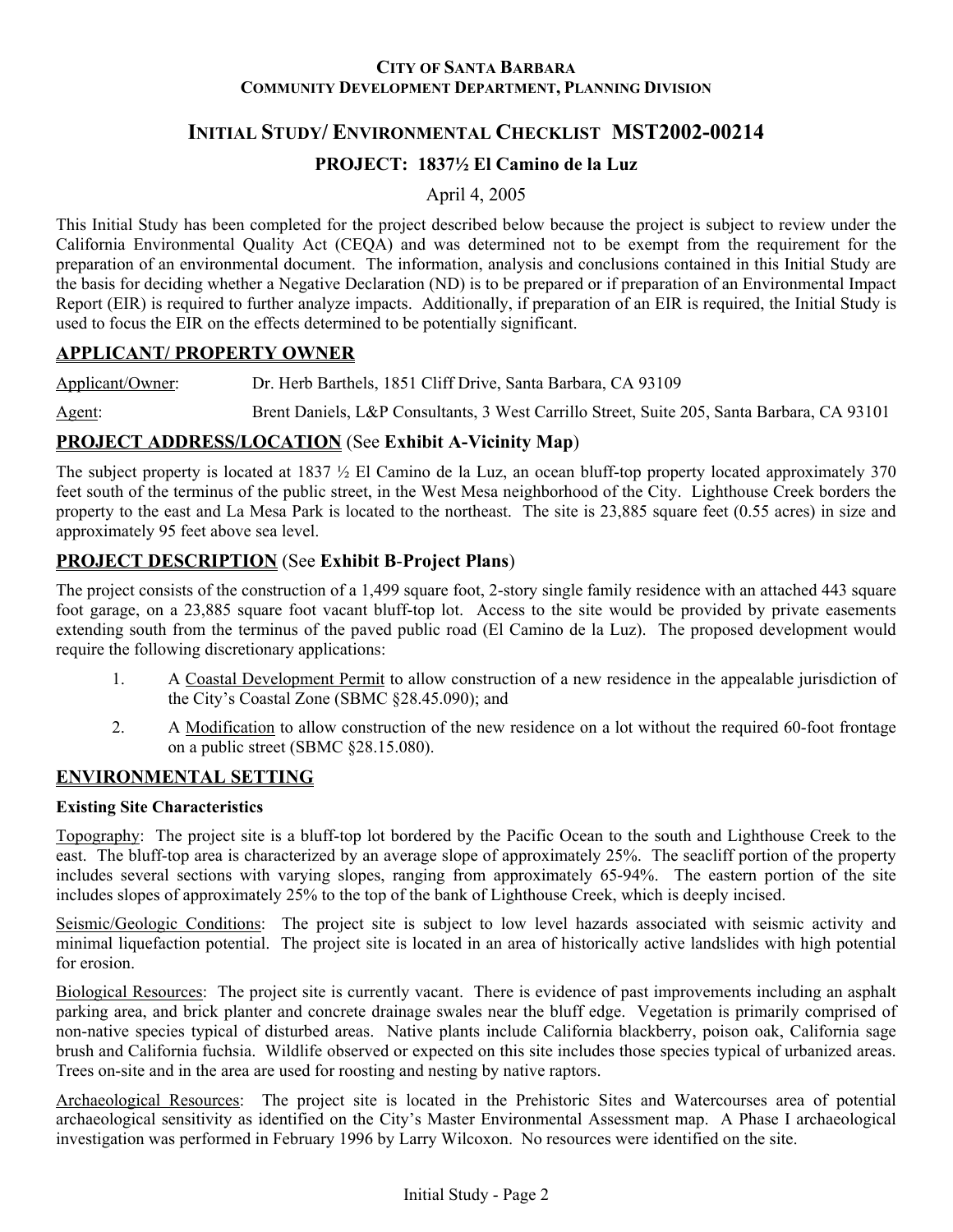### **Existing Land Use**

Existing Facilities and Uses: The project site is currently vacant. Past improvements to the site include an asphalt parking area, concrete drainage swales, and a brick planter. Access to the site is via private easements extending south from the El Camino de la Luz cul-de-sac.

# **PROPERTY CHARACTERISTICS**

| <b>Assessor's Parcel Number:</b> | 045-100-065                                                                  | <b>General Plan Designation:</b> | Residential, 5 units per acre |  |  |  |
|----------------------------------|------------------------------------------------------------------------------|----------------------------------|-------------------------------|--|--|--|
| <b>Zoning:</b>                   | $E-3/SD-3$                                                                   | <b>Parcel Size:</b>              | 23,885 square feet            |  |  |  |
| <b>Existing Land Use:</b>        | Vacant                                                                       | <b>Proposed Land Use:</b>        | Residential                   |  |  |  |
| Slope:                           | 25% in upland area to the south and east; 65-94% on bluff faces to the south |                                  |                               |  |  |  |
| <b>SURROUNDING LAND USES:</b>    |                                                                              |                                  |                               |  |  |  |
| North:                           | Residential                                                                  |                                  |                               |  |  |  |
| South:                           | Pacific Ocean                                                                |                                  |                               |  |  |  |
| East:                            | Lighthouse Creek, La Mesa Park, Coast Guard Station                          |                                  |                               |  |  |  |
| West:                            | Residential                                                                  |                                  |                               |  |  |  |

# **PLANS AND POLICY DISCUSSION**

**Land Use and Zoning Designations:** The project site has a General Plan land use designation of Residential, 5 units per acre. The site is in the E-3 (One-Family Residence) Zone and SD-3 (Coastal Overlay) Zone. The project site conforms to the minimum parcel size requirement of 7,500 square feet per lot, but does not meet the requirement for provision of a minimum of 60 feet of frontage on a public street. The applicant has requested approval of a modification to the frontage requirement. Development of a single family residence as proposed generally conforms to Zoning Ordinance requirements and would be consistent with the site's residential land use designation.

**Local Coastal Plan (LCP) Policies:** The project site is located in the West Mesa neighborhood, which is primarily developed with single family residences. The major coastal issues in this area are hazards of sea cliff retreat and flooding; maintaining and providing access, both vertically and laterally, along the bluffs; protection of archaeological resources; and maintenance of existing coastal views and open space. The following LCP policies are applicable to this project:

*Policy 2.1 – Public access in the coastal bluff areas of the City shall be maximized consistent with the protection of natural resources, public safety, and private property rights.* 

*Policy 2.5 - Vista points shall be provided and maintained in areas where such use by the public has been established.* 

*Policy 5.3* - *New development in and/or adjacent to existing residential neighborhoods must be compatible in terms of scale, size, and design with the prevailing character of the established neighborhood. New development which would result in an overburdening of public circulation and/or on-street parking resources of existing residential neighborhoods shall not be permitted.* 

*Policy 6.8 – The riparian resources, biological productivity, and water quality of the City's coastal zone creeks shall be maintained, preserved, enhanced, and, where feasible, restored.* 

*Policy 6.10 – The City shall require a setback buffer for native vegetation between the top of the bank and any proposed project. This setback will vary depending upon the conditions of the site and the environmental impact of the proposed project.* 

*Policy 8.1 – All new development of bluff top land shall be required to have drainage systems carrying run-off away from the bluff to the nearest public street or, in areas where the landform makes landward conveyance of drainage impossible, and where additional fill or grading is inappropriate or cannot accomplish landward drainage, private bluff drainage systems are permitted if they are: 1) sized to accommodate run-off from all similarly drained parcels bordering the subject parcel's property lines; 2) the owner of the subject property allows for the permanent drainage of those parcels through his/her property, and; 3) the drainage system is designed to be minimally visible on the bluff face.*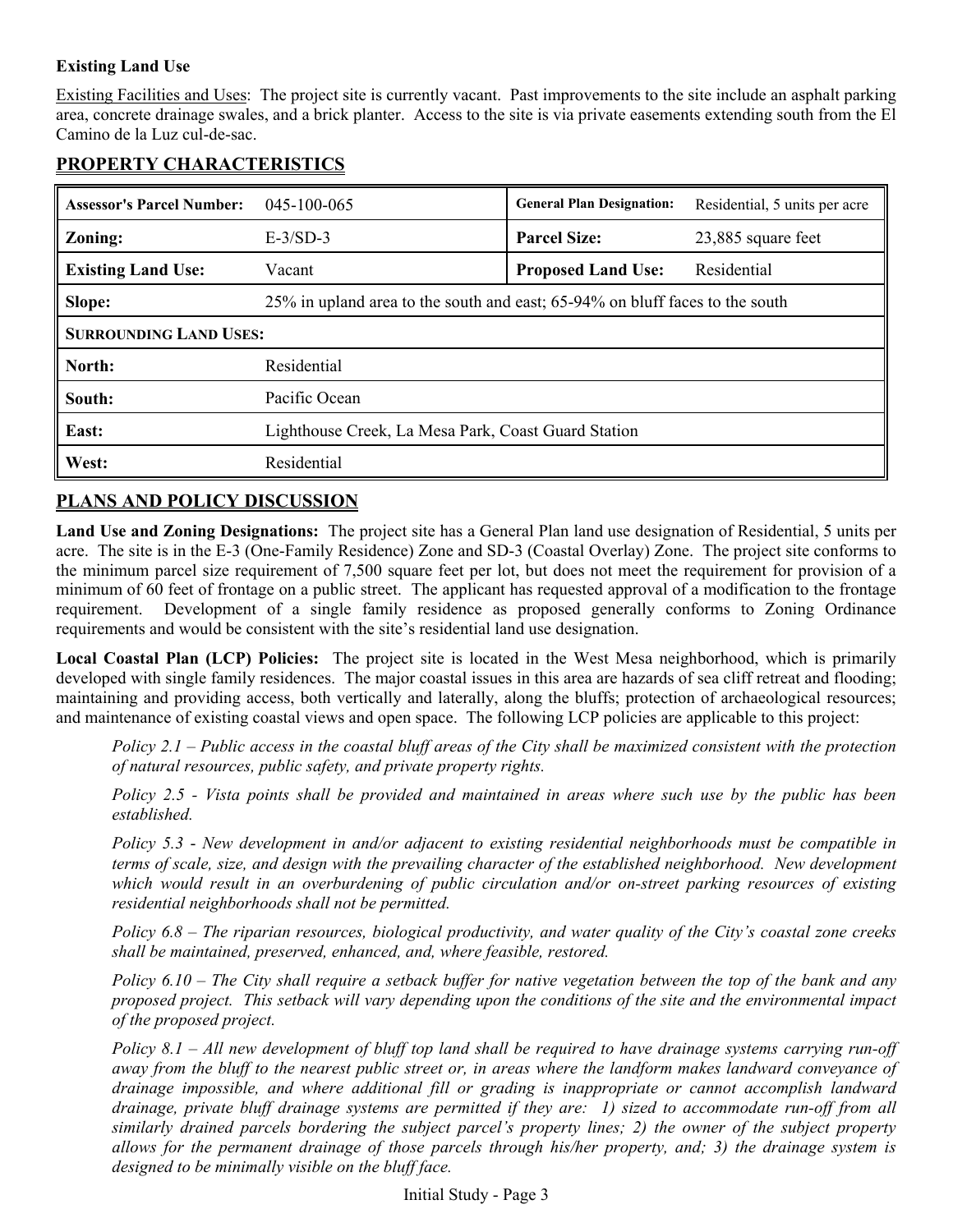*Policy 8.2 – With the exception of drainage systems identified in Policy 8.1, no development shall be permitted on the bluff face except for engineered staircases or accessways to provide public beach access…* 

*Policy 9.1 – The existing views to, from, and along the ocean and scenic coastal areas shall be protected, preserved, and enhanced.* 

For purposes of CEQA review, the project may be found consistent with applicable policies of the LCP through adherence to the identified project design and mitigation measures, such that potential significant adverse impacts to the City's environmental resources are avoided and minimized to the maximum extent feasible. A complete analysis of the project's consistency with the LCP and other applicable City policies will be provided in the Planning Commission Staff Report for the project for final consistency determination by decision-makers.

# **MITIGATION MONITORING AND REPORTING PROGRAM (MMRP)**

A draft Mitigation Monitoring and Reporting Program has been prepared for the project in compliance with Public Resources Code §21081.6. The draft MMRP is attached here as *Exhibit C*.

# **ENVIRONMENTAL CHECKLIST**

The following checklist contains questions concerning potential changes to the environment that may result if this project is implemented. If no impact would occur, **NO** should be checked. If the project might result in an impact, check **YES**  indicating the potential level of significance as follows:

Significant: Known substantial environmental impacts. Further review needed to determine if there are feasible mitigation measures and/or alternatives to reduce the impact.

Potentially Significant: Unknown, potentially significant impacts that need further review to determine significance level and whether mitigable.

Potentially Significant, Mitigable: Potentially significant impacts that can be avoided or reduced to less than significant levels with identified mitigation measures agreed-to by the applicant.

Less Than Significant: Impacts that are not substantial or significant.

|              | <b>1. AESTHETICS</b>                                                                                                                                                                                                       | N <sub>O</sub> | <b>YES</b>                         |
|--------------|----------------------------------------------------------------------------------------------------------------------------------------------------------------------------------------------------------------------------|----------------|------------------------------------|
|              | Could the project:                                                                                                                                                                                                         |                | <b>Level of Significance</b>       |
| a)           | Affect a public scenic vista or designated scenic highway or<br>highway/roadway eligible for designation as a scenic<br>highway?                                                                                           |                | Potentially Significant, Mitigable |
| $\mathbf{b}$ | Have a demonstrable negative aesthetic effect in that it is<br>inconsistent with Architectural Board of Review or Historic<br>Landmarks Guidelines or guidelines/criteria adopted as part<br>of the Local Coastal Program? |                | Less than Significant              |
| C)           | Create light or glare?                                                                                                                                                                                                     |                | Less Than Significant              |

## **Visual Aesthetics - Discussion**

**Issues:** Issues associated with visual aesthetics include the potential blockage of important public scenic views, project on-site visual aesthetics and compatibility with the surrounding area, and changes in exterior lighting.

**Impact Evaluation Guidelines:** Aesthetic quality, whether a project is visually pleasing or unpleasing, may be perceived and valued differently from one person to the next, and depends in part on the context of the environment in which a project is proposed. The significance of visual changes is assessed qualitatively based on consideration of the proposed physical change and project design within the context of the surrounding visual setting. First, the existing visual setting is reviewed to determine whether important existing visual aesthetics are involved, based on consideration of existing views, existing visual aesthetics on and around the site, and existing lighting conditions. The importance of existing views is assessed qualitatively based on whether important visual resources such as mountains, skyline trees, or the coastline, can be seen, and the extent and scenic quality of the views. The visual changes associated with the project are then assessed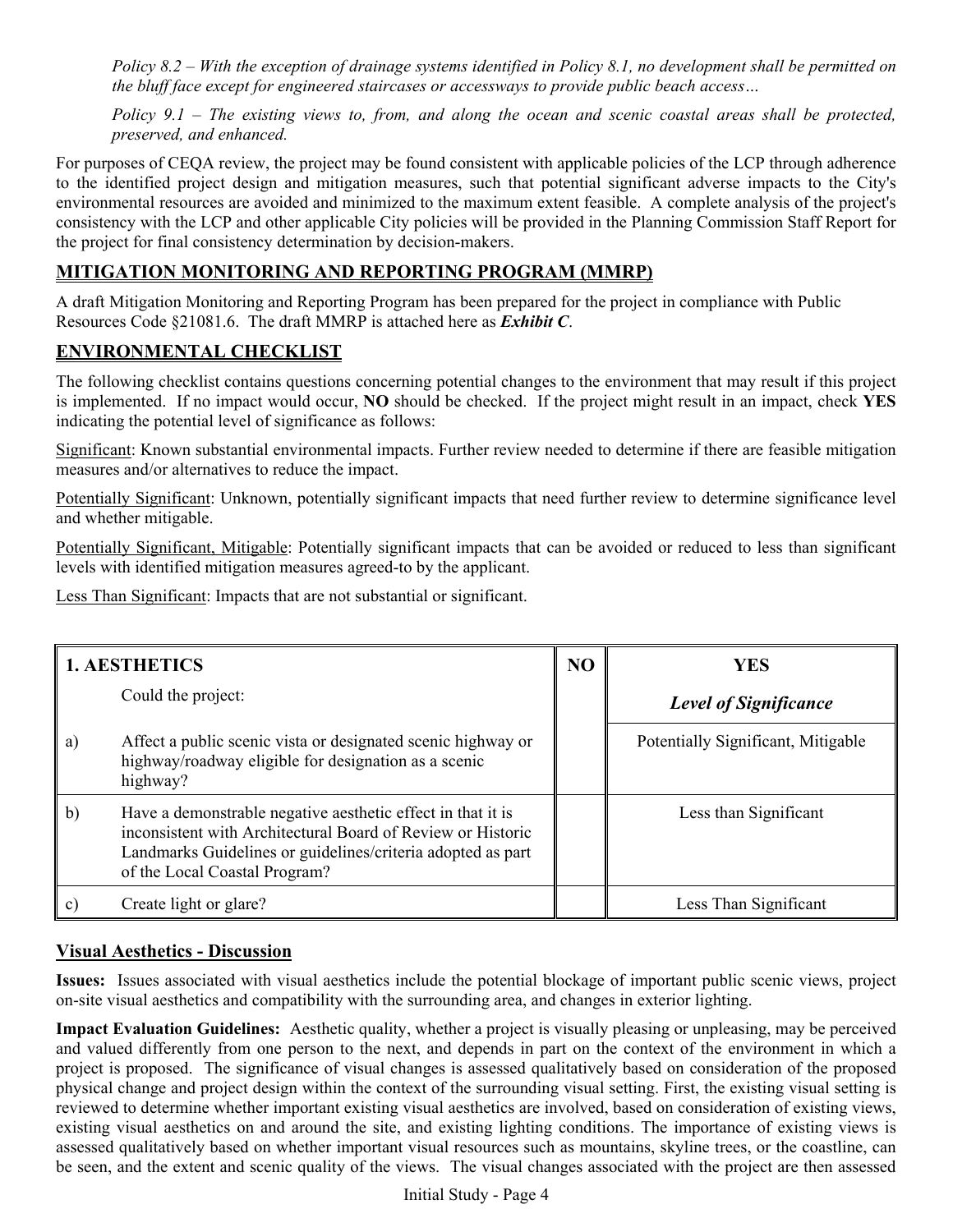qualitatively to determine whether the project would result in substantial effects associated with important public scenic views, on-site visual aesthetics, and lighting.

Significant visual aesthetics impacts may potentially result from:

- Substantial obstruction or degradation of important public scenic views, including important views from scenic highways; extensive grading and/or removal of substantial amounts of vegetation and trees visible from public areas without adequate landscaping; or substantial loss of important public open space.
- Substantial negative aesthetic effect or incompatibility with surrounding land uses or structures due to project size, massing, scale, density, architecture, signage, or other design features.
- Substantial light and/or glare that poses a hazard or substantial annoyance to adjacent land uses and sensitive receptors.

## **Visual Aesthetics – Existing Conditions and Project Impacts**

#### **1.a,b) Scenic Views and On-Site Aesthetics**

Existing Conditions: The project site is located on a bluff-top property. There is existing single family residential development directly to the north and west of the project site. Lighthouse Creek borders the site to the east and La Mesa Park is located to the north and east of the site. La Mesa Park and the foot bridge over Lighthouse Creek (connecting El Camino de la Luz to La Mesa Park) offer public views across the project site to the Pacific Ocean. Views from the park itself include green space in the foreground with a view of the ocean and Santa Cruz Island over the creek canyon, framed by dense tree growth on the east and less dense vegetation screening residences on the west. Views from the eastbound lane of Shoreline Drive include the public parking lot, green space, and an ocean view framed by vegetation. However, bicyclists and motorists experience a fleeting view of the ocean in this area due to vehicle speeds and the approaching curve in the road. Pedestrians have the opportunity to experience a more significant ocean view from this area. Ocean views from the footbridge are more open and residences on the west side of Lighthouse Creek are more plainly visible. Views of the project site from the sandy beach below are of rocky cliff and vegetated bluff. The neighboring residence to the west of the site is partially visible against the skyline from the beach below. Otherwise, bluff top development is not visible from the beach at this section of the coast. The height of the bluffs precludes mountain views from this portion of the beach.

Ocean views from La Mesa Park and the foot bridge are considered a significant visual resource as they afford scenic public views of the ocean and Santa Cruz Island. Much of the existing development in the area is screened by vegetation, which helps to frame the ocean view from the northern portion of the park. This particular view is also the only view corridor from the park to the ocean.

Project Impacts: The proposed project would result in the construction of a 1,932 square foot, two-story structure. The proposed residence would intrude into ocean views from Shoreline Drive, La Mesa Park and the Lighthouse Creek foot bridge, as demonstrated by the visual simulations prepared by interacta and dated June 11, 2004 (see Exhibit D for selected views). The view from the La Mesa Park parking lot and the lawn area would change from a view of green space, the ocean and Santa Cruz Island, to a view that includes a significant portion of the first floor of the proposed residence (Exhibit D, MP2). Thus, the project's impact on scenic views from the La Mesa Park lawn area is considered a *potentially significant, mitigable impact*. The loss of ocean view from Shoreline Drive would result in an adverse impact to visual resources (Exhibit D, MP1). A larger portion of the scenic view from this location, not already blocked by vegetation, would be blocked by the development, resulting in a *potentially significant, mitigable impact*. Although the view is fleeting for motorists, bicyclists and pedestrians have the opportunity to stop and view the ocean from this location.

The ocean view from the footbridge over Lighthouse Creek would be diminished the most by development of the site as proposed (Exhibit D, WB1). Existing residential development on the west side of Lighthouse Creek can be seen from the footbridge and the proposed residence would be highly visible from this location. Although visibility of residential development, in and of itself, is not necessarily an adverse impact, the location of the proposed residence would block a substantial portion of a significant public scenic view, which represents a *potentially significant, mitigable impact*. While installation of vegetation could soften the view of the residence, this portion of the ocean view would be lost indefinitely. Mitigation Measure A-1 requires that the residence be redesigned to minimize intrusion into public views of the ocean as seen from Shoreline Drive and the Lighthouse Creek foot bridge.

The proposed development would also be visible on the bluff-top as viewed from the sandy beach below (Exhibit D, B1 and B2). This view is currently comprised of natural bluff faces, but includes some development on the property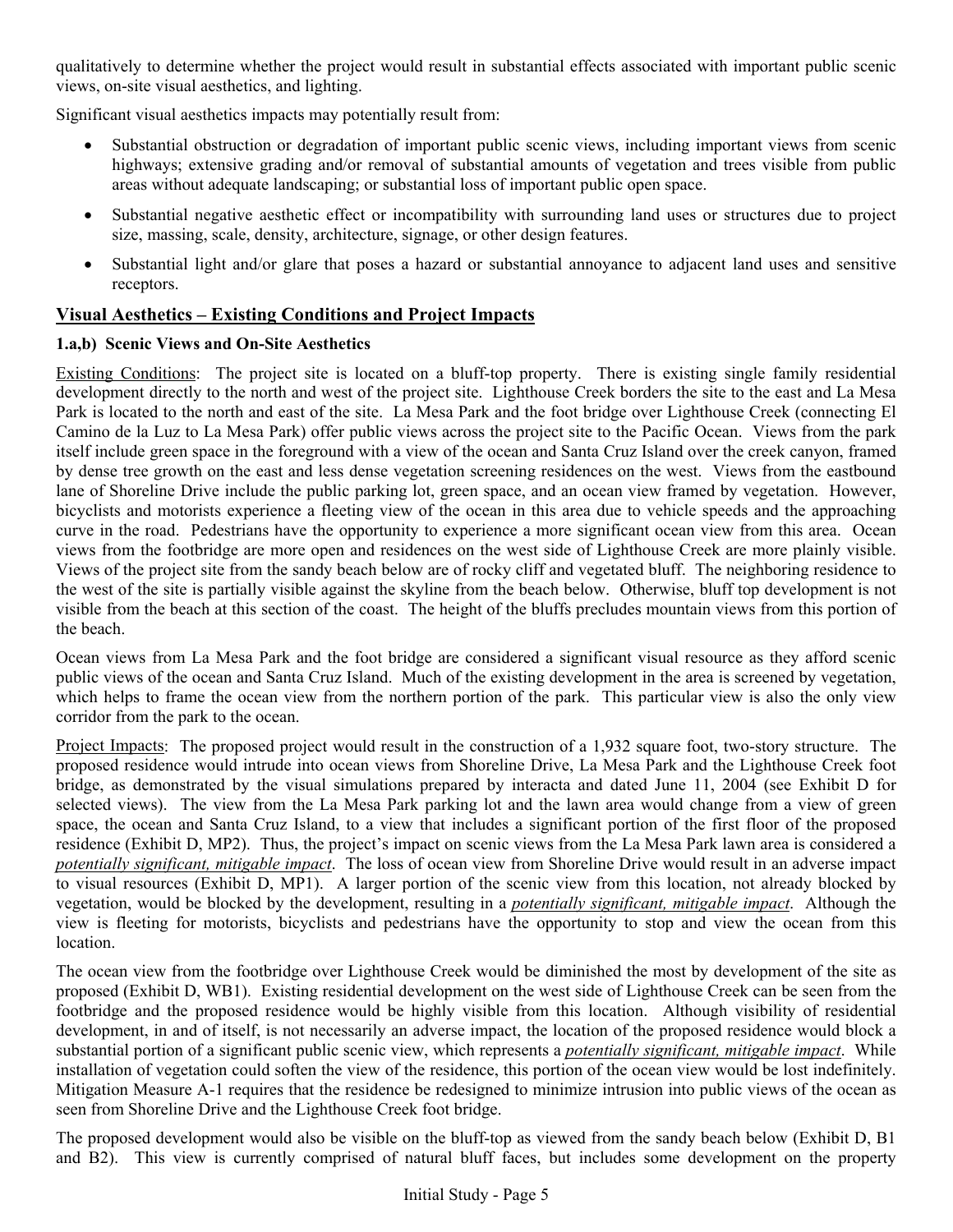immediately west of the site. While the proposed residence would be partially visible from the beach below, other development is currently visible from the beach in this area, so it would not result in a significant change to a public view. Thus, the impact to visual resources from the beach is considered *less than significant*.

The scale and design of the proposed development is generally compatible with existing single family residential development in the immediate area. The design concept for the house has been considered by the Architectural Board of Review (ABR) on several occasions. The ABR expressed concerns regarding the visual prominence of the structure and its effect on public views. Final architectural plans would be subject to review and approval by ABR. With the exception of adverse effects on public views, the proposed design would be compatible with and would not adversely affect surrounding land uses or structures.

Cumulative Impacts: The proposed project would result in infill development of an existing legal lot adjacent to existing residences. Although site development would adversely affect public views of the ocean, substantial additional development that would further degrade ocean views in the immediate area is not anticipated. Cumulative visual impacts are considered *less than significant*.

### **1.c) Lighting**

Development of the proposed residence would result in additional lighting. Any exterior lighting would be subject to compliance with the requirements of SBMC §22.75, the City's Outdoor Lighting and Design Ordinance, and reviewed by the ABR. The ordinance provides that exterior lighting be shielded and directed to the site such that no undue lighting or glare would affect surrounding residents, roads or habitat areas. Project impacts on lighting and glare would be *less than significant*.

### **Visual Aesthetics – Required Mitigation**

**A-1 House Design.** Prior to final review and approval by the Architectural Board of Review, the residence shall be redesigned to minimize intrusion into public views of the ocean as seen from La Mesa Park, Shoreline Drive and the Lighthouse Creek foot bridge. The redesign shall consider lowering the profile of the residence by cutting the first floor into the existing grade, reducing the massing of the second story by limiting building height and locating development further to the west. Landscaping shall be provided to soften views of the residence from public viewing areas while minimizing intrusion into existing ocean views.

### **Visual Aesthetics - Residual Impacts**

With implementation of Mitigation Measure A-1, project effects on public scenic views would be *less than significant.*

|                                                                                             | 2. AIR QUALITY                                                                                       | N <sub>O</sub> | <b>YES</b>                   |
|---------------------------------------------------------------------------------------------|------------------------------------------------------------------------------------------------------|----------------|------------------------------|
|                                                                                             | Could the project:                                                                                   |                | <b>Level of Significance</b> |
| a)                                                                                          | Violate any air quality standard or contribute to an existing or<br>projected air quality violation? |                | Less Than Significant        |
| $\mathbf{b}$                                                                                | Expose sensitive receptors to pollutants?                                                            |                | Less Than Significant        |
| $\vert c \rangle$                                                                           | Create objectionable odors?                                                                          |                | Less Than Significant        |
| Is the project consistent with the County of Santa Barbara Air Quality Attainment Plan? Yes |                                                                                                      |                |                              |

## **Air Quality - Discussion**

**Issues.** Air quality issues involve pollutant emissions from vehicle exhaust and industrial or other stationary sources that contribute to smog, particulates and nuisance dust associated with grading and construction processes, and nuisance odors.

Smog, or ozone, is formed in the atmosphere through a series of photochemical reactions involving interaction of oxides of nitrogen  $[NO<sub>x</sub>]$  and reactive organic compounds  $[ROC]$  (referred to as ozone precursors) with sunlight over a period of several hours. Primary sources of ozone precursors in the South Coast area are vehicle emissions. Sources of particulate matter  $(PM_{10})$  include demolition, grading, road dust, and vehicle exhaust, as well as agricultural tilling and mineral quarries.

The City of Santa Barbara is part of the South Coast Air Basin. The City is subject to the California Ambient Air Quality Standards (CAAQS), which are more stringent than the national standards, for six pollutants: photochemical ozone,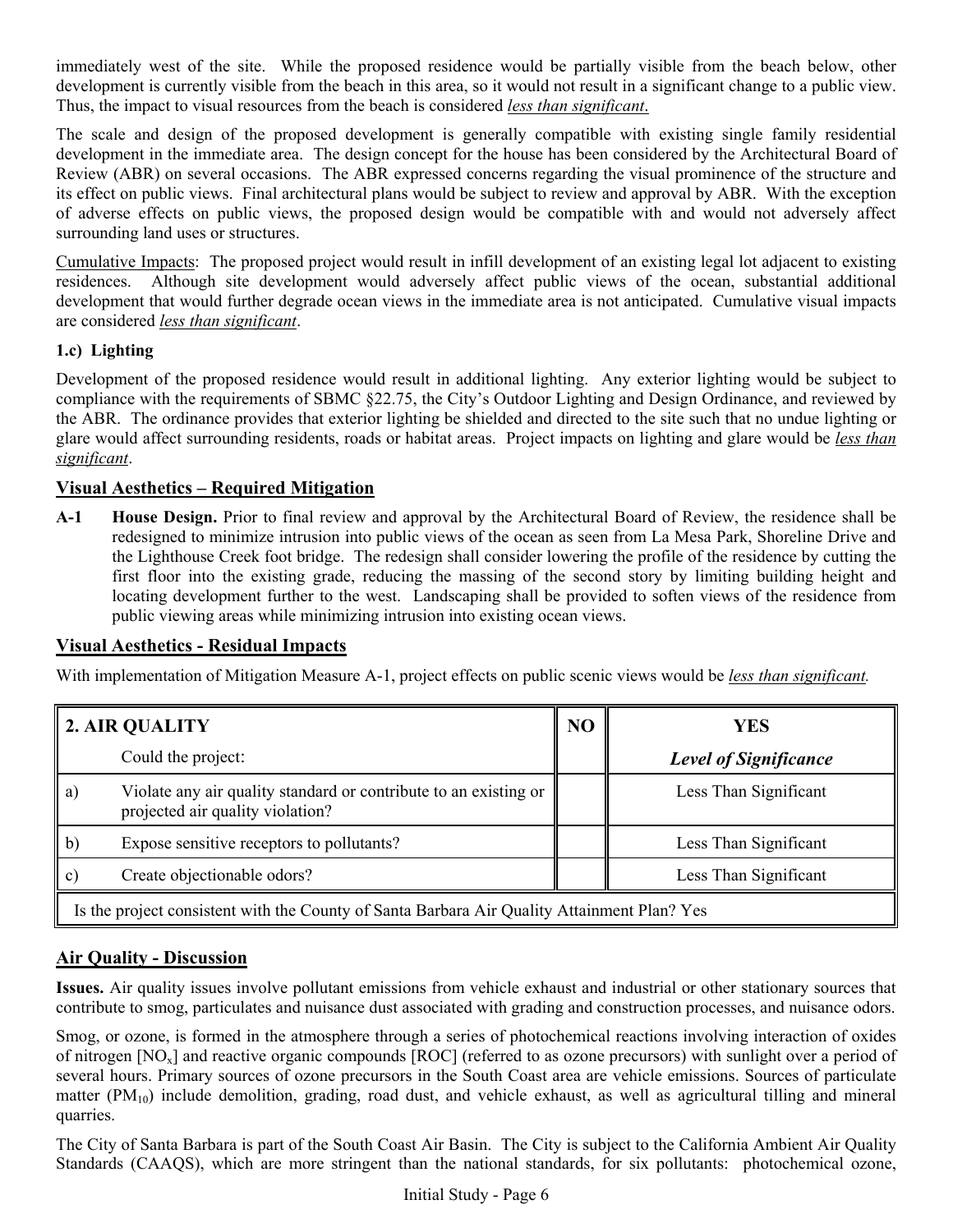carbon monoxide, sulfur dioxide, nitrogen dioxide, particulate matter, and lead. The Santa Barbara County Air Pollution Control District (SBCAPCD) provides oversight on compliance with air quality standards and preparation of the County Clean Air Plan. Presently, the County of Santa Barbara is in non-attainment with the CAAOS for ozone  $(O_3)$  and particulate matter  $(PM_{10})$ . An area is in nonattainment for a pollutant if the applicable CAAQS for that pollutant has been exceeded more than once in three years. There are also heavily congested intersections within the City that may approach the California 1-hour standard of 20 parts per million for carbon monoxide (CO) during peak traffic hours.

**Impact Evaluation Guidelines.** A project may create a significant air quality impact from the following:

- Exceeding an APCD pollutant threshold; inconsistency with District regulations; or exceeding population forecasts in the adopted County Clean Air Plan.
- Exposing sensitive receptors, such as children, the elderly, or sick people to substantial pollutant exposure.
- Substantial unmitigated nuisance dust during earthwork or construction operations.
- Creation of nuisance odors inconsistent with APCD regulations.

Long-Term (Operational) Impact Guidelines: The City of Santa Barbara uses the SBCAPCD thresholds of significance for evaluating air quality impacts. The APCD has determined that a proposed project will not have a significant air quality impact on the environment if operation of the project will:

- Emit (from all project sources, both stationary and mobile) less than 240 pounds per day for ROC and  $NO_{x}$ , and 80 pounds per day for  $PM_{10}$ ;
- Emit less than 25 pounds per day of ROC or  $NO<sub>x</sub>$  from motor vehicle trips only;
- For CO, contribute less than 800 peak hour trips to an individual intersection;
- Not cause a violation of any California or National Ambient Air Quality Standard (except ozone); and not exceed the APCD health risks public notification thresholds adopted by the APCD Board; and
- Be consistent with the adopted federal and state air quality plans for Santa Barbara.

Short-Term (Construction) Impacts Guidelines*:* Projects involving grading, paving, construction, and landscaping activities may cause localized nuisance dust impacts and increased particulate matter (PM<sub>10</sub>). Substantial dust-related impacts may be potentially significant, but are generally considered mitigable with the application of standard dust control mitigation measures. Standard dust mitigation measures are applied to projects with either significant or less than significant effects.

Exhaust from construction equipment also contributes to air pollution. As a guideline, SBCAPCD Rule 202.F.3 identifies a substantial effect associated with projects having combined emissions from all construction equipment that exceed 25 tons of any pollutant except carbon monoxide) within a 12-month period.

Cumulative Impacts and Consistency with Clean Air Plan: If the project-specific impact exceeds the significance threshold, it is also considered to have a considerable contribution to cumulative impacts. When a project is not accounted for in the most recent Clean Air Plan growth projections, then the project's impact may also be considered to have a considerable contribution to cumulative air quality impacts. The Santa Barbara County Association of Governments and Air Resources Board on-road emissions forecasts are used as a basis for vehicle emission forecasting. If a project provides for increased population growth beyond that forecasted in the most recently adopted CAP, or if the project does not incorporate appropriate air quality mitigation and control measures, or is inconsistent with APCD rules and regulations, then the project may be found inconsistent with the CAP and may have a significant impact on air quality.

# **Air Quality – Existing Conditions and Project Impacts**

## **2.a-b) Air Pollutant Emissions**

Long-Term (Operational) Emissions: Emissions associated with the generation of 10 average daily trips and the ongoing use of one new single family residence would not exceed established thresholds for long-term impacts. These impacts are considered *less than significant*.

Short-Term (Construction) Emissions: The proposed project would involve grading, paving and landscaping activities which could cause localized fugitive dust and an increase in particulate matter  $(PM_{10})$ . Dust related impacts are considered *less than significant*. Recommended dust control mitigation measures include sprinkling the site during earth moving activities to control dust, covering of trucks transporting soil/building materials, and stabilization of disturbed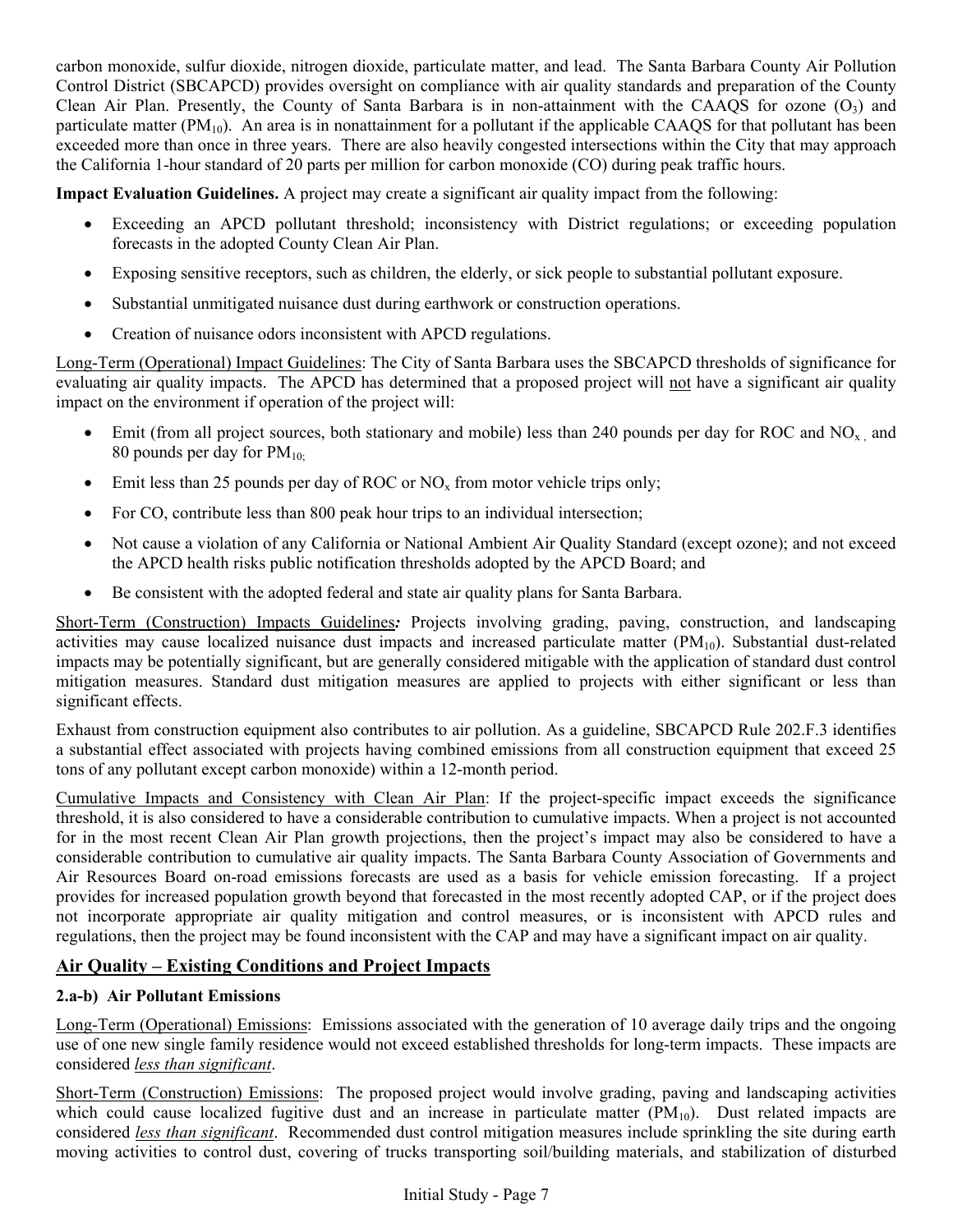areas with seeding and watering, soil binders, etc. Mitigation Measure AQ-6 is also recommended to reduce NOx and particulate emissions from construction equipment:

Sensitive Receptors: Sensitive receptors are defined as children, elderly, or ill people that can be more adversely affected by air quality problems. Land uses typically associated with sensitive receptors include schools, parks, playgrounds, childcare centers, retirement homes, convalescent homes, hospitals, and clinics. Stationary sources are of particular concern to sensitive receptors, as is construction dust and particulate matter. Nuisance dust and particulates would be reduced to a *less than significant* level through application of dust control mitigation measures. The insignificant amounts of these pollutants would result in an insignificant exposure of sensitive receptors to pollutants.

### **2.c) Odors**

The project is limited to residential use, and would not include land uses involving odors. Smoke emitted from the proposed fireplace would result in a *less than significant impact*; however, to minimize emissions, Mitigation Measure AQ-7 is recommended.

Consistency with the Clean Air Plan: Direct and indirect emissions associated with the project are accounted for in the CAP emissions growth assumptions. Appropriate air quality mitigation measures, including construction dust suppression, would be applied to the project, consistent with CAP and City policies. The project could be found consistent with the Clean Air Plan.

### **Air Quality – Recommended Mitigation**

**AQ-1 Construction Dust Control - Watering.** During site grading and transportation of fill materials, regular water sprinkling shall occur using reclaimed water whenever the Public Works Director determines that it is reasonably available. During clearing, grading, earth moving or excavation, sufficient quantities of water, through use of either water trucks or sprinkler systems, shall be applied to prevent dust from leaving the site. Each day, after construction activities cease, the entire area of disturbed soil shall be sufficiently moistened to create a crust.

Throughout construction, water trucks or sprinkler systems shall also be used to keep all areas of vehicle movement damp enough to prevent dust raised from leaving the site. At a minimum, this will include wetting down such areas in the late morning and after work is completed for the day. Increased watering frequency will be required whenever the wind speed exceeds 15 mph.

- **AQ-2 Construction Dust Control Tarping.** Trucks transporting fill material to and from the site shall be covered from the point of origin.
- **AQ-3 Construction Dust Control Gravel Pads.** Gravel pads shall be installed at all access points to prevent tracking of mud on to public roads.
- **AQ-4 Construction Dust Control Disturbed Area Treatment.** After clearing, grading, earth moving or excavation is completed, the entire area of disturbed soil shall be treated to prevent wind pickup of soil. This may be accomplished by:
	- 1. Seeding and watering until grass cover is grown;
	- 2. Spreading soil binders;
	- 3. Sufficiently wetting the area down to form a crust on the surface with repeated soakings as necessary to maintain the crust and prevent dust pickup by the wind;
	- 4. Other methods approved in advance by the Air Pollution Control District.
- **AQ-5 Construction Dust Control Paving.** All roadways, driveways, sidewalks, etc., should be paved as soon as possible. Additionally, building pads should be laid as soon as possible after grading unless seeding or soil binders are used.
- **AQ-6 Construction Equipment Requirements.** The following shall be adhered to during project grading and construction to reduce NOx and particulate emissions from construction equipment:
	- 1. Heavy-duty diesel-powered construction equipment manufactured after 1996 (with federally mandated "clean" diesel engines) shall be utilized wherever feasible.
	- 2. Clean diesel fuel (Ultra-Low Sulfur Diesel) fuel shall be used.
	- 3. The engine size of construction equipment shall be the minimum practical size.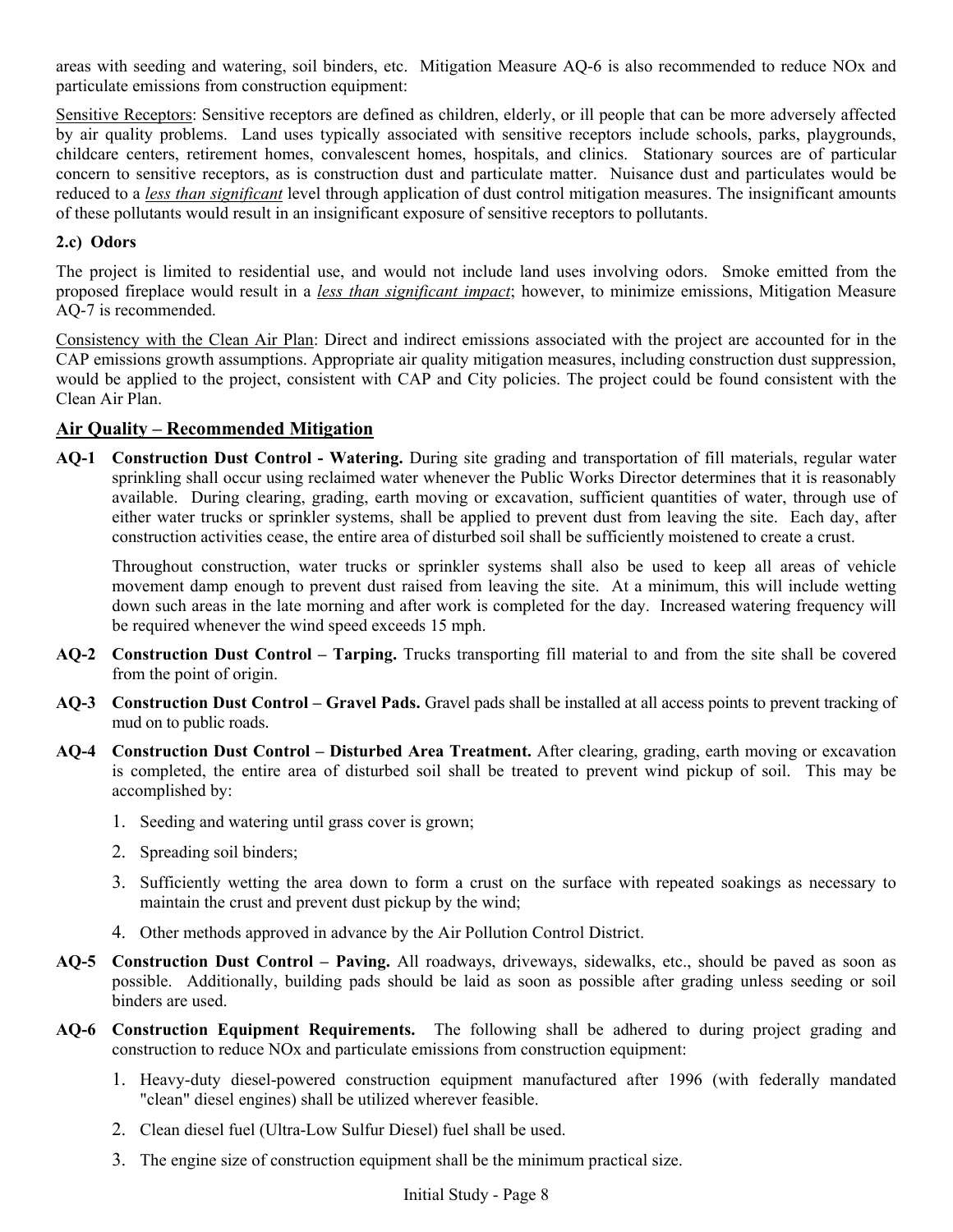- 4. The number of construction equipment operating simultaneously shall be minimized through efficient management practices to ensure that the smallest practical number is operating at any one time.
- 5. Construction equipment shall be maintained in tune per the manufacturer specifications.
- 6. Construction equipment operating onsite shall be equipped with two to four degree engine timing retard or precombustion chamber engines.
- 7. Catalytic converters shall be installed on gasoline-powered equipment, if feasible.
- 8. Diesel catalytic converters, diesel oxidation catalysts and diesel particulate filters as certified and/or verified by EPA or California shall be installed, if available.
- 9. Diesel powered equipment shall be replaced by electric equipment whenever feasible.
- 10. Construction worker trips shall be minimized by requiring carpooling and by providing for lunch onsite.
- **AQ-7 Fireplaces.** Wood-burning fireplaces and wood stoves shall be prohibited.

### **Air Quality - Residual Impacts**

Short-term construction related impacts and long-term operational impacts would be *less than significant*. Short-term construction related impacts would be further minimized by recommended mitigation measures for dust control and equipment maintenance.

|              | <b>3. BIOLOGICAL RESOURCES</b>                                                                                                           | NO | <b>YES</b>                         |
|--------------|------------------------------------------------------------------------------------------------------------------------------------------|----|------------------------------------|
|              | Could the project result in impacts to:                                                                                                  |    | <b>Level of Significance</b>       |
| a)           | Endangered, threatened or rare species or their habitats<br>(including but not limited to plants, fish, insects, animals, and<br>birds)? |    |                                    |
| $\mathbf{b}$ | Locally designated historic, Landmark or specimen trees?                                                                                 |    |                                    |
| c)           | Natural communities (e.g. oak woodland, coastal habitat,<br>$etc.$ ).                                                                    |    | Potentially Significant, Mitigable |
| $\mathbf{d}$ | Wetland habitat (e.g. marsh, riparian, and vernal pool)?                                                                                 |    |                                    |
| e)           | Wildlife dispersal or migration corridors?                                                                                               | ✔  |                                    |

#### **Biological Resources - Discussion**

**Issues:** Biological resources issues involve the potential for a project to substantially affect biologically-important natural vegetation and wildlife, particularly species that are protected as rare, threatened, or endangered by federal or state wildlife agencies and their habitat, native specimen trees, and designated landmark or historic trees.

**Impact Evaluation Guidelines:** Existing native wildlife and vegetation on a project site are qualitatively assessed to identify whether they constitute important biological resources, based on the types, amounts, and quality of the resources within the context of the larger ecological community. If important biological resources exist, project effects to the resources are qualitatively evaluated to determine whether the project would substantially affect these important biological resources. Significant biological resource impacts may potentially result from substantial disturbance to important wildlife and vegetation in the following ways:

- Elimination or substantial reduction or disruption of important natural vegetative communities and wildlife habitat or migration corridors, such as oak woodland, coastal strand, riparian, and wetlands.
- Substantial effect on protected plant or animal species listed or otherwise identified or protected as endangered, threatened or rare.
- Substantial loss or damage to important native specimen trees or designated landmark or historic trees.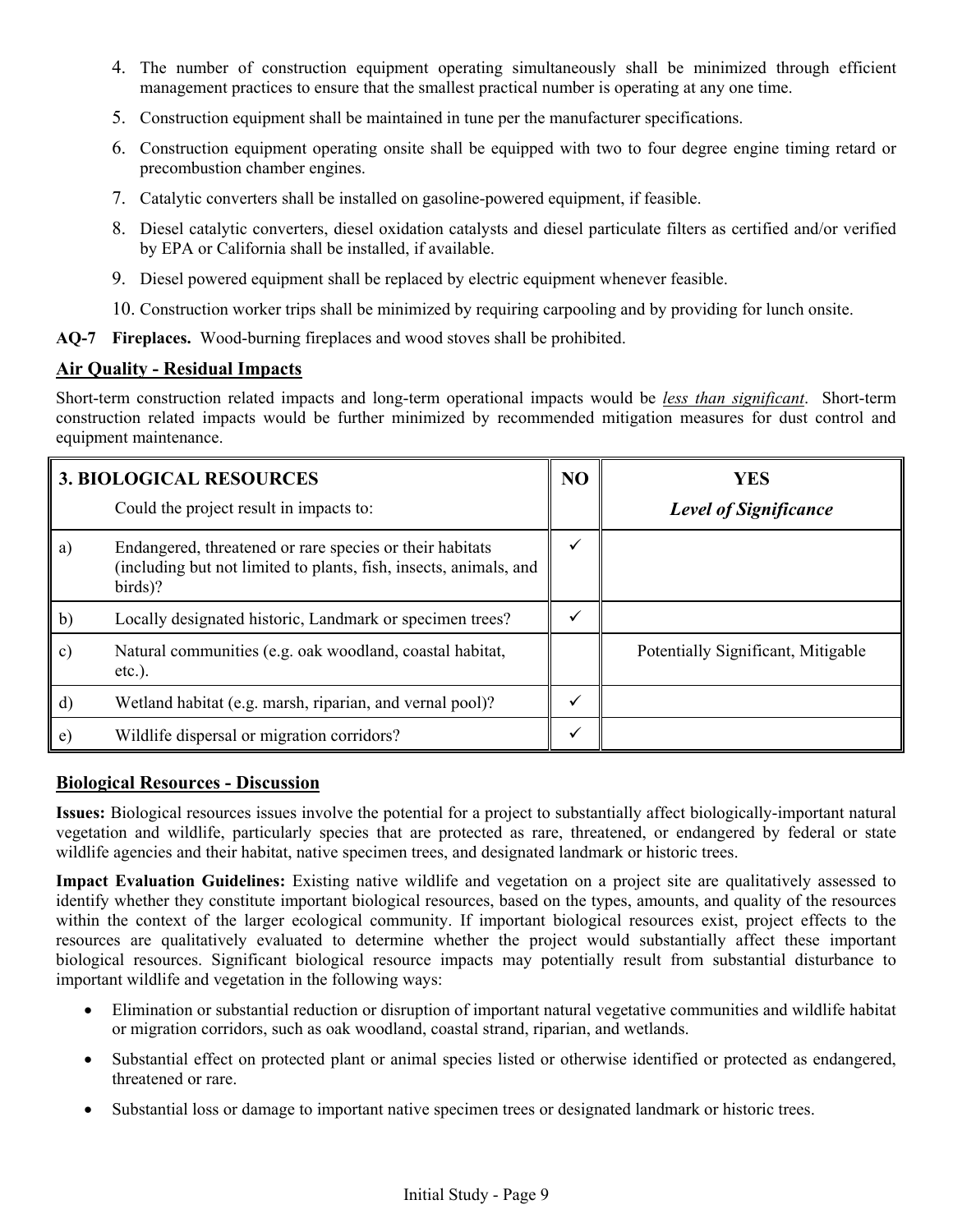## **Biological Resources – Existing Conditions and Project Impacts**

#### **3.a,c,d,e) Native Wildlife and Habitat**

A Biological Assessment was prepared for the project applicant by Rachel Tierney (Exhibit E). On-site vegetation is generally characterized by non-native species in the upland areas and on the upper reaches of the slope down to Lighthouse Creek, and the lower portion of the ocean bluff face. Vegetation on the ocean bluff face includes species typical to coastal bluffs, such as lemonadeberry, salt bush and coast goldenbush. Native vegetation along the slope down to the creek includes California blackberry, poison oak, saltbush, and California fuchsia. The riparian area includes willow woodland. The lowest portion of the creek slope is exposed, steeply sloping Monterey shale. According to the biological assessment, Lighthouse Creek is considered to have limited habitat value due to the absence of sediment and the steepness of the rocky creek banks. The creek's steep drop to the beach is considered to preclude steelhead use. Wildlife expected on-site and in the adjacent creek is limited to species typical of urban settings and appears to support rich bird life. The biological assessment did not identify any endangered, threatened or rare species or habitats that would be impacted by the proposed project. Lighthouse Creek is not considered to provide an important wildlife corridor for the reasons state above. Tierney concludes that the proposed project would not adversely affect wildlife use of the creek due to the distance of the building site from the creek channel and that the steepness of the slopes and creek bank would limit human intrusion into the creek. Long-term impacts to biological resources are considered *less than significant*.

The project site is located approximately 600 feet from La Mesa monarch butterfly roost. The project would not impact this roost due to the distance from the roost and because no removal of roost or adjacent vegetation is proposed.

The proposed drainage design involves collection of site runoff in two catch basins, where it would be conveyed via underground pipes, to Lighthouse Creek. Drain pipes would be located across the steep slope down to the creek in two locations, converging above the creek bed. A rip rapped dissipater would be constructed in the creek bed at the terminus of the drainage pipe. Construction of these facilities would result in disturbance and vegetation removal on the hillside and within the creek bed. Impacts to native vegetation and creek habitat associated with installation of the drainage system are considered *potentially significant, mitigable*. Mitigation Measures BIO-1 through BIO-4 are required to reduce the biological impacts associated with construction activities and vegetation removal and installation to a *less than significant level.*

Project construction could result in the introduction of sediment and pollutants such as oil, paint or concrete into the creek or down the bluff face. The incorporation of erosion control measures and designation of concrete washing locations to preclude runoff into the creek would ensure that impacts remain less than significant.

### **3.b) Specimen Trees**

The project would have *no impact* on any locally designated historic, Landmark or specimen trees because none are located in the project construction area.

### **Biological Resources – Required Mitigation**

- **BIO-1 Habitat Restoration**. Areas on the creek slope, bank and channel disturbed by project grading and construction of the drainage system shall be replanted with native plants appropriate to coastal riparian and upland areas. The replanting plan shall be developed by a qualified botanist or landscape architect and shall include provisions for installation and maintenance until plantings are established. This plan shall be provided to the Community Development Department Staff and the Architectural Board of Review for review and approval prior to issuance of building permits. The plan shall be implemented prior to issuance of the Certificate of Occupancy and plantings maintained for the life of the project.
- **BIO-2 Appropriate Plants/Hardscape on Bluff**. Special attention shall be paid to the appropriateness of the existing and proposed plant material, and to the sloped areas. All existing succulent plants that add weight to the bluff and/or contribute to erosion shall be removed in a manner that does not disturb the root system and replaced with appropriate plant material in a manner that does not increase the rate of erosion. Plant material to be removed shall be replaced with native, drought tolerant, low water using vegetation that requires only a temporary irrigation system to establish the plantings. Replacement vegetation shall be consistent with the recommendations of the biologist's report, dated December 12, 2002, and include: 1) Addition of native trees and shrubs along the mid point of the slope to improve habitat value; 2) Removal of iceplant, oleander, yucca, caster bean, English and German ivy; 3) Replacement with natives such as western sycamore, coast live oaks, encelia, California blackberry, California sage, California fuchsia, saltbush, coast goldenbush, elderberry, and lemonadeberry; and 4)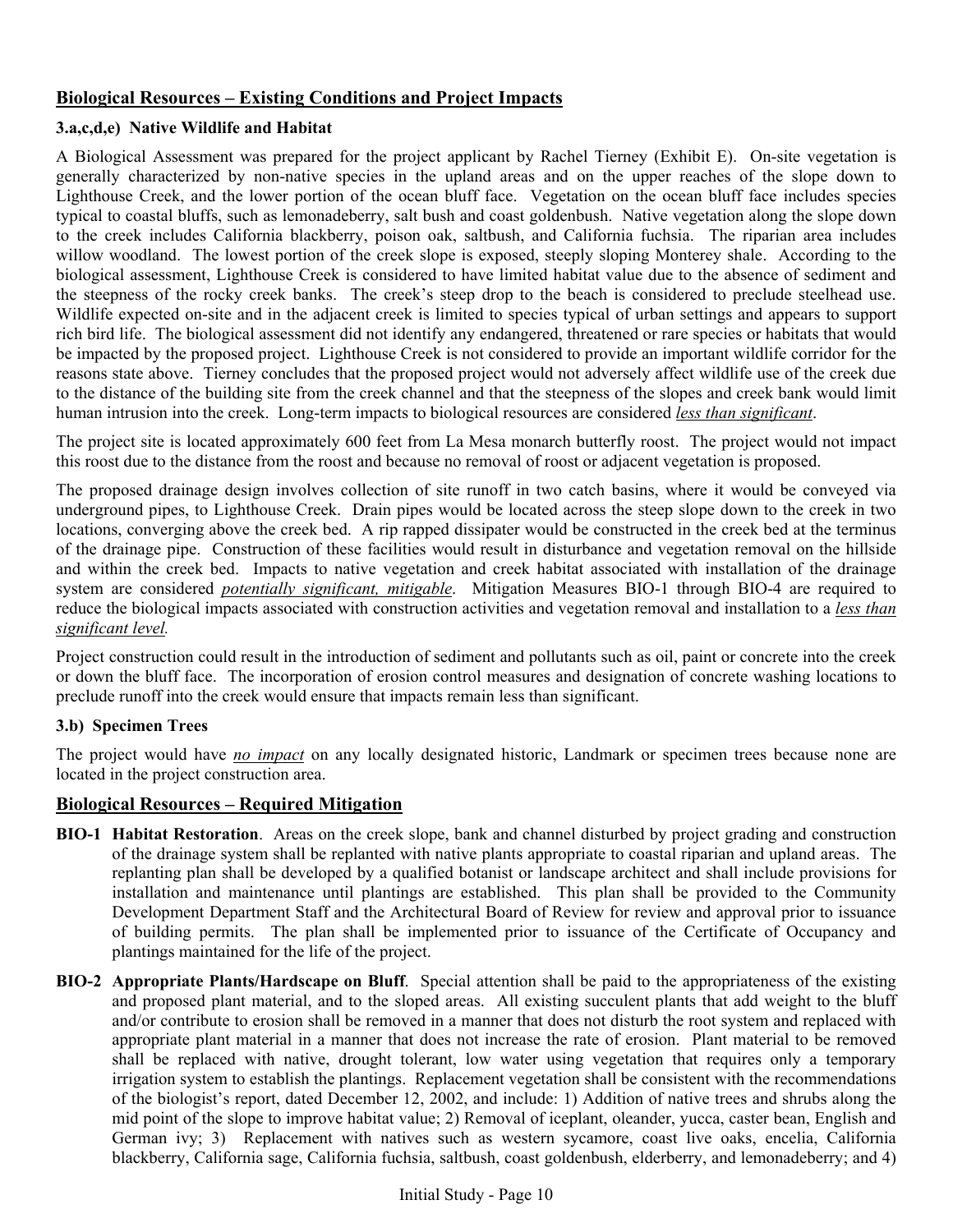Use of erosion control blankets and seeding on bare slopes to prevent short-term erosion. The landscape plan shall be provided to the Community Development Department Staff and the Architectural Board of Review for review and approval prior to issuance of building permits. The plan shall be implemented prior to issuance of the Certificate of Occupancy and plantings maintained for the life of the project.

- **BIO-3 Irrigation System**. The irrigation system shall be designed and maintained with the most current technology to prevent a system failure, and watering of vegetation on the bluff edge shall be kept to the minimum necessary for plant survival. The drip system along the bluff edge shall be removed after two full seasons of plant growth.
- **BIO-4 Erosion Control/Water Quality Plan**. An Erosion Control/Water Quality Plan shall be developed for construction activities to maintain all sediment on-site and out of the drainage system. The plan shall include Best Management Practices approved by the City and Regional Water Quality Control Board, and shall include, at a minimum, the following:
	- 1. Minimize the area of bare soil exposed at one time (phased grading).
	- 2. Install silt fence, sand bag, hay bale or silt devices where necessary around the project site to prevent offsite transport of sediment.
	- 3. Bare soils shall be protected from erosion by applying heavy seeding, within five days of clearing or inactivity in construction.
	- 4. Construction entrances should be stabilized immediately after grading and frequently maintained to prevent erosion and control dust.
	- 5. During construction of the homes, the contractor and/or property owner shall protect the storm drain inlets from sediment-laden runoff.
	- 6. Erosion control materials (i.e. sandbags, strawbales, and silt fencing) shall be used to trap and filter sediment before entering the storm drain.
	- 7. Establish fuel and vehicle maintenance staging areas located away from all drainage courses, and design these areas to control runoff.
	- 8. Maintain and wash equipment and machinery in confined areas specifically designed to control runoff. Thinners or solvents should not be discharged into sanitary or storm sewer systems. Washout from concrete trucks should be disposed of at a location not subject to runoff and more than 50 feet away from a storm drain, open ditch or surface water.

## **Biological Resources - Residual Impacts**

Potentially significant impacts to biological resources would be reduced to a *less than significant level* with the incorporation of the identified mitigation measures.

|    | <b>4. CULTURAL RESOURCES</b>                                                                                                                  | N <sub>O</sub> | <b>YES</b>                   |
|----|-----------------------------------------------------------------------------------------------------------------------------------------------|----------------|------------------------------|
|    | Could the project:                                                                                                                            |                | <b>Level of Significance</b> |
| a) | Disturb archaeological resources?                                                                                                             |                | Less Than Significant        |
| b) | Affect a historic structure or site designated or eligible for<br>designation as a National, State or City landmark?                          |                |                              |
| C) | Have the potential to cause a physical change which would<br>affect ethnic cultural values or restrict religious uses in the<br>project area? |                |                              |

## **Cultural Resources - Discussion**

**Issues:** Archaeological resources are subsurface deposits dating from Prehistoric or Historical time periods. Native American culture appeared along the channel coast over 10,000 years ago, and numerous villages of the Barbareno Chumash flourished in coastal plains now encompassed by the City. Spanish explorers and eventual settlements in Santa Barbara occurred in the 1500's through 1700's. In the mid-1800's, the City began its transition from Mexican village to American city, and in the late 1800's through early 1900's experienced intensive urbanization. Historic resources are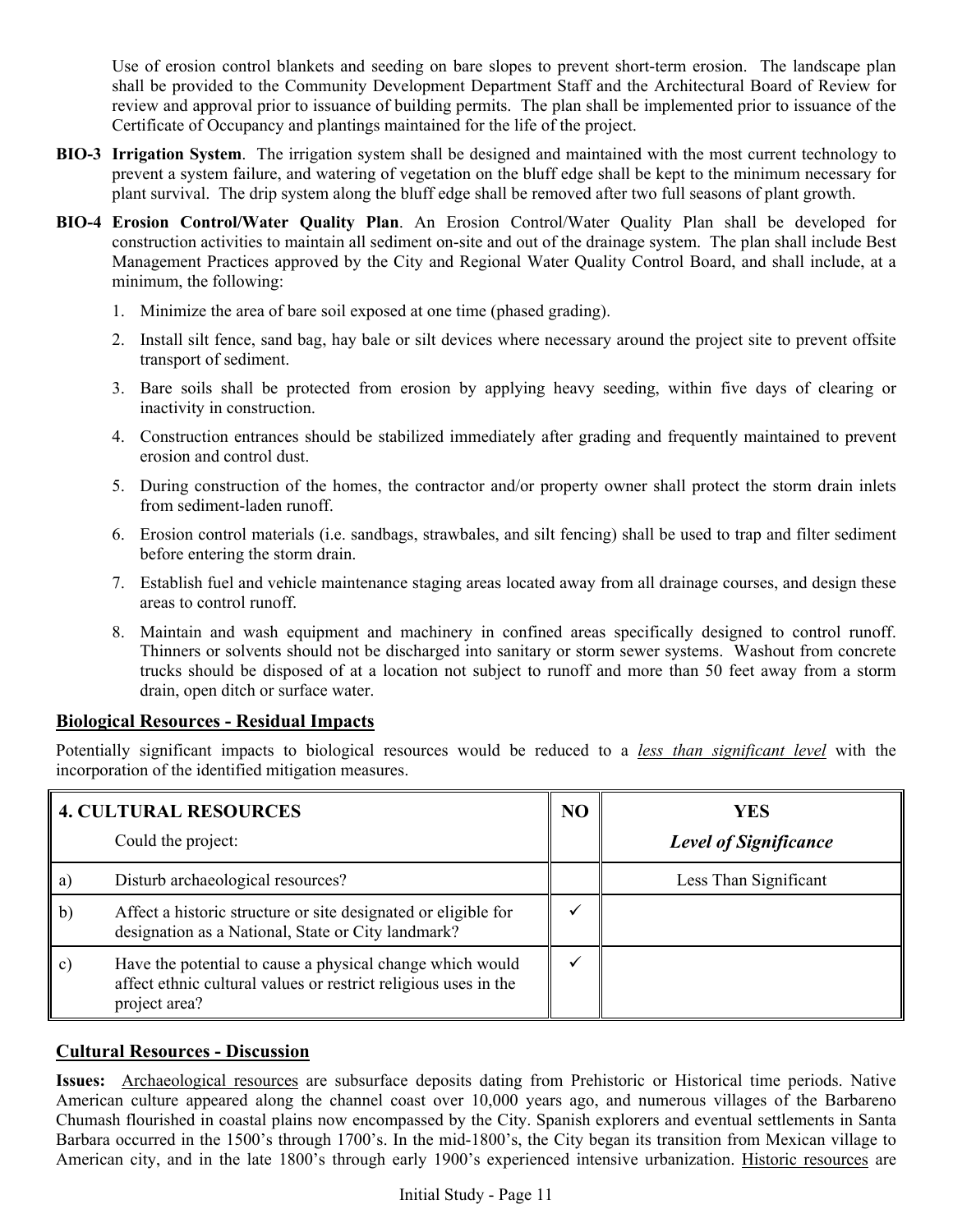above-ground structures and sites from historical time periods with historic, architectural, or other cultural importance. The City's built environment has a rich cultural heritage with a variety of architectural styles, including the Spanish Colonial Revival style emphasized in the rebuilding of Santa Barbara's downtown following a destructive 1925 earthquake.

**Impact Evaluation Guidelines:** Archaeological and historical impacts are evaluated qualitatively by archeologists and historians. First, existing conditions on a site are assessed to identify whether important or unique archaeological or historical resources exist, based on criteria specified in the State CEQA *Guidelines* and City Master Environmental Assessment *Guidelines for Archaeological Resources and Historical Structures and Sites*, summarized as follows:

- Contains information needed to answer important scientific research questions and there exists a demonstrable public interest in that information.
- Has a special and particular quality such as being the oldest of its type or the best available example of its type.
- Is directly associated with an important prehistoric or historic event or person.

If important archaeological or historic resources exist on the site, project changes are evaluated to determine whether they would substantially affect these important resources.

## **Cultural Resources – Existing Conditions and Project Impacts**

### **4.a) Archaeological Resources**

The project site is located in the Prehistoric Sites and Watercourses area of potential archaeological sensitivity as identified on the City's Master Environmental Assessment map. A Phase I archaeological investigation was performed in February 1996 by Larry Wilcoxon to determine whether cultural resources were present on site. The survey did not locate any cultural resources and thus, impacts are considered *less than significant*. However, in the unlikely event that cultural resources are found during site preparation or construction, a recommended mitigation measure has been included for resources evaluation and impact mitigation per the Master Environmental Assessment.

#### **4.b) Historic Resources**

There are no historic resources on the project site. Development of a single family residence would have *no impact* on any historic resources in the project vicinity.

### **4.c) Ethnic/Religious Resources**

There is no evidence that the site involves any ethnic or religious use or importance. The project would have *no impact* on historic, ethnic or religious resources.

### **Cultural Resources – Mitigation**

**CR-1 Discovery Procedures and Mitigation.** Standard discovery measures shall be implemented per the City Master Environmental Assessment throughout grading and construction:

Prior to the start of any vegetation or paving removal, demolition, trenching or grading, contractors and construction personnel shall be alerted to the possibility of uncovering unanticipated subsurface archaeological features or artifacts.

If during any grading or construction on the site such archaeological resources are encountered or suspected, work shall be halted immediately, the City Environmental Analyst shall be notified and a City-approved archaeologist shall be employed to assess the nature, extent and significance of any discoveries and to develop appropriate management recommendations for archaeological resource treatment, including but not limited to redirection of grading and/or excavation activities. If the findings are potentially significant, further analysis and/or other mitigation shall be prepared and accepted by the Environmental Analyst and the Historic Landmarks Commission, and implemented by the project. Work in the area may only proceed after the Environmental Analyst grants authorization.

If prehistoric or other Native American remains are encountered, a Native American representative shall be consulted, and the archaeologist and Native American representative shall monitor all further subsurface disturbances in the area of the find.

If the discovery consists of potentially human remains, the Santa Barbara County Coroner and the California Native American Heritage Commission must also be contacted.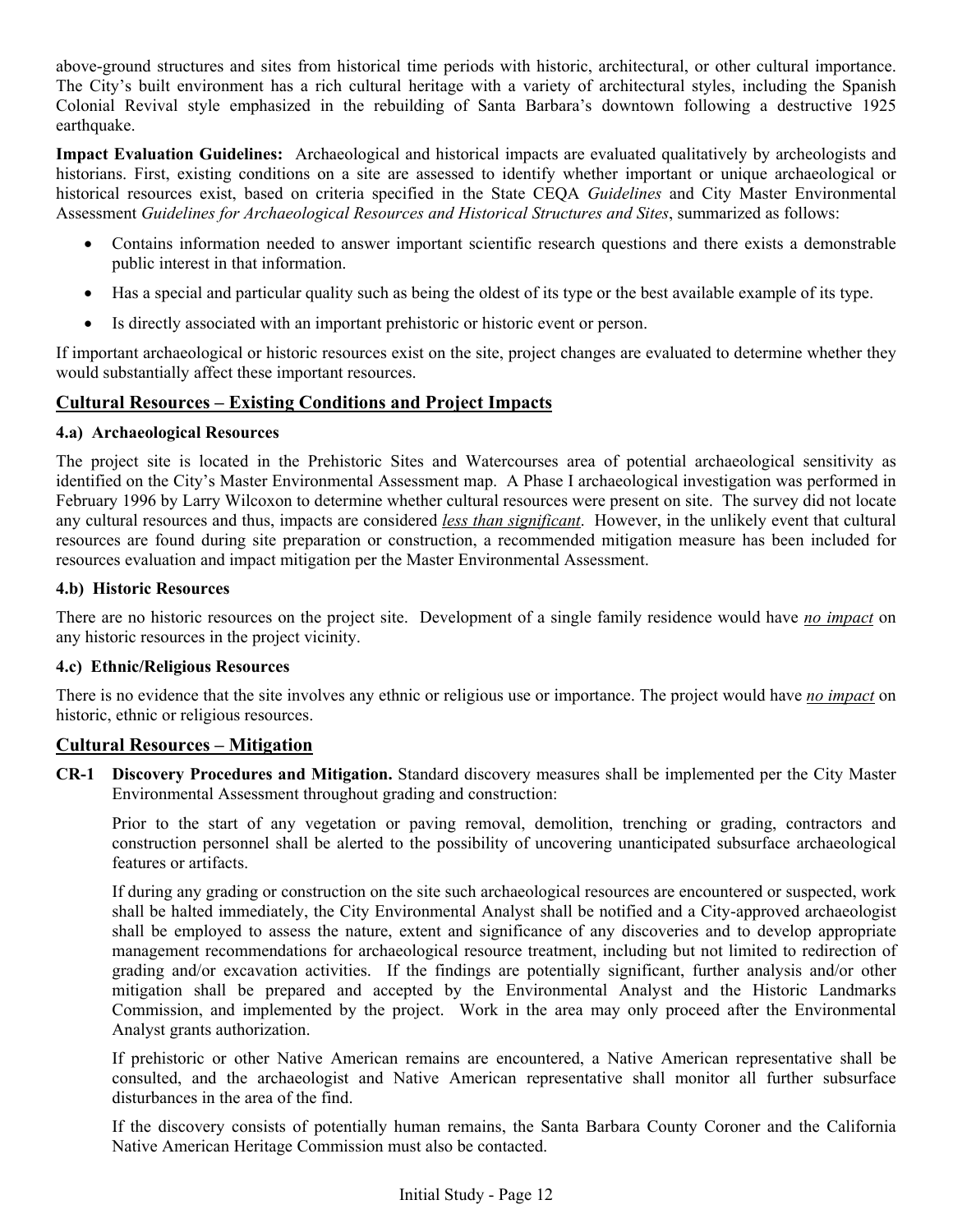A final report on the results of the archaeological monitoring shall be submitted by the City-approved archaeologist to the Environmental Analyst within 180 days of completion of the monitoring and prior to the issuance of final City permits.

## **Residual Impacts:**

Impacts to cultural resources would be *less than significant*.

| <b>5. GEOPHYSICAL CONDITIONS</b> |                                                           | NO | <b>YES</b>                         |
|----------------------------------|-----------------------------------------------------------|----|------------------------------------|
|                                  | Could the project result in or expose people to:          |    | <b>Level of Significance</b>       |
| a)                               | Seismicity: fault rupture?                                |    |                                    |
| $\mathbf{b}$                     | Seismicity: ground shaking or liquefaction?               |    | Less Than Significant              |
| c)                               | Seismicity: seiche or tsunami?                            |    |                                    |
| d)                               | Landslides or mudslides?                                  |    | Potentially Significant, Mitigable |
| e)                               | Subsidence of the land?                                   |    | Potentially Significant, Mitigable |
| f)                               | Expansive soils?                                          |    | Potentially Significant, Mitigable |
| g)                               | Excessive grading or permanent changes in the topography? |    |                                    |

### **Geophysical Conditions - Discussion**

**Issues:** Geophysical impacts involve geologic and soil conditions and their potential to create physical hazards affecting persons or property; or substantial changes to the physical condition of the site. Included are earthquake-related conditions such as fault rupture, groundshaking, liquefaction (a condition in which saturated soil looses shear strength during earthquake shaking); or seismic sea waves; unstable soil or slope conditions, such as landslides, subsidence, expansive or compressible/collapsible soils; or erosion; and extensive grading or topographic changes.

**Impact Evaluation Guidelines:** Potentially significant geophysical impacts may result from:

- Exposure to or creation of unstable earth conditions due to seismic conditions, such as earthquake faulting, groundshaking, liquefaction, or seismic waves.
- Exposure to or creation of unstable earth conditions due to geologic or soil conditions, such as landslides, settlement, or expansive, collapsible/compressible, or expansive soils.
- Extensive grading on slopes exceeding 20%, substantial topographic change, destruction of unique physical features; substantial erosion of soils, overburden, or sedimentation of a water course.

## **Geophysical Conditions – Existing Conditions and Project Impacts**

### **5.a-c) Seismic and Ground Shaking/Liquefaction Hazards**

The property is not subject to fault rupture, seiche, or tsunami, and has minimal liquefaction potential because there are no known faults on the project site, the site is not near an enclosed body of water that could subject it to a seiche, soils at the site are not saturated sand (necessary prerequisites for liquefaction) and the site is well above the tsunami run-up area. Therefore, there would be no impacts from seiche, fault rupture, tsunami, or liquefaction. Future development on the site would be subject to requirements of the Uniform Building Code, which includes provisions to ensure that proposed structures withstand the effects of ground shaking, resulting in a *less than significant impact*.

### **5.d-f) Geologic or Soil Instability**

Landslides:

The peer review of prior geological studies of the site by Dr. William Anikouchine (Exhibit F), included an analysis of the potential for landslides on the project site. The report concludes that the project site is stable in the short term and that there could be stability problems on the site in the long term. The City requires that geological information be provided to verify that the portion of the site including any primary structures would not erode in a 75-year period. The peer review indicates that the project development would not be susceptible to slope failure during the life of the structure, provided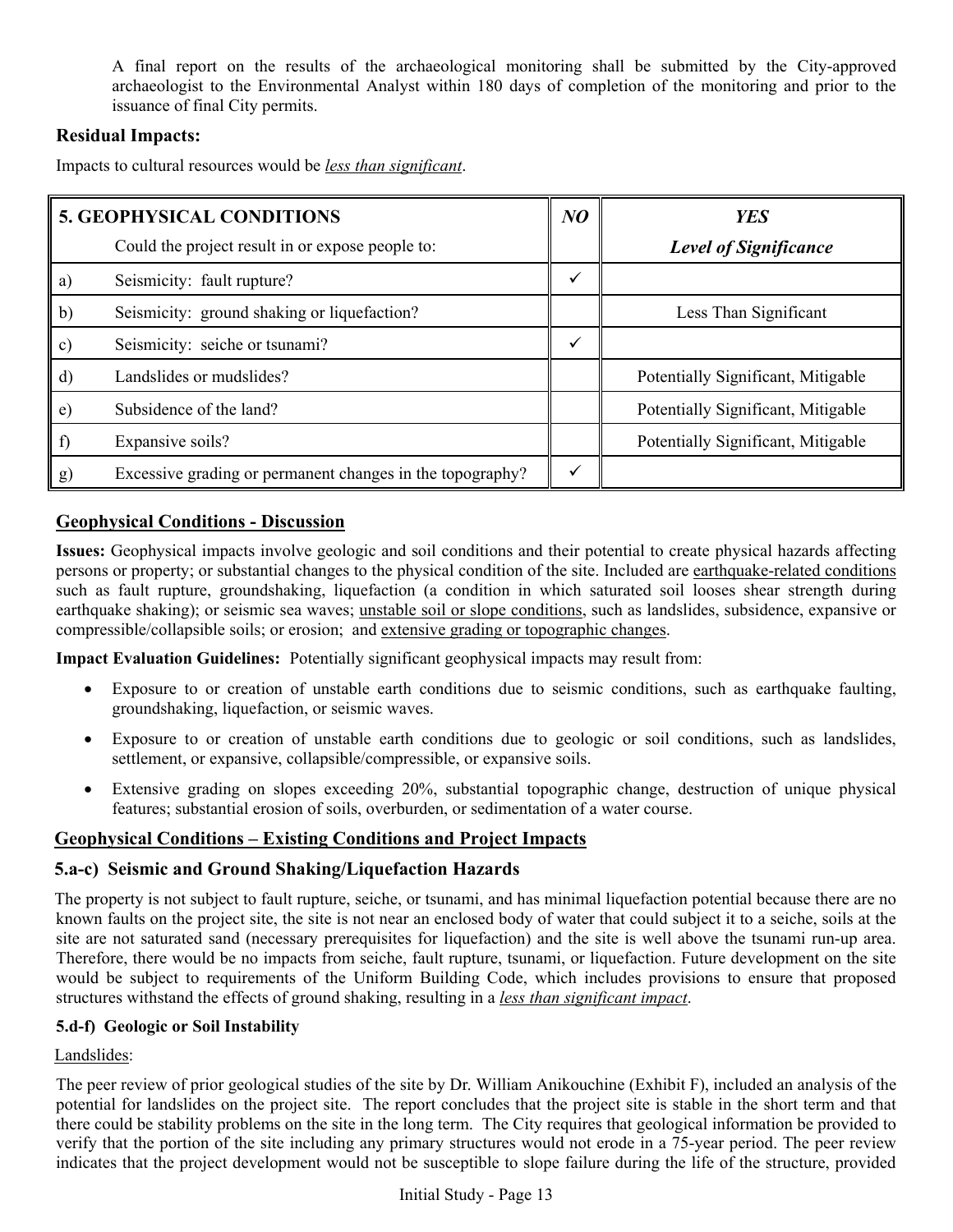that surface runoff is captured and conveyed away from the bluff face and use of irrigation in this area is minimized. The proposed project could result in increased runoff being directed onto the bluff face and this could cause slope failure, a *potentially significant, mitigable* impact. A mitigation measure to minimize the amount of water in the underlying soils would reduce the impact of landslides to a *less than significant level*.

#### Subsidence:

The Buena Engineers (1971) report found that the project site is subject to some settlement based on laboratory testing of soils from the site. The report indicates that the subsidence can be adequately addressed using a properly engineered foundation design. The potentially significant impact can be reduced to a *less than significant level* using an appropriate foundation design, included in Mitigation Measure G-2.

#### Expansive Soils:

According to Smith (1980) soils at the site are expansive and can be addressed by use of a caisson foundation rather than footings. Expansive soils could cause a *potentially significant, mitigable impact*. This impact can be reduced to a *less than significant level* by having the structural foundation designed by an engineering geologist.

#### **5.g) Topography; Grading/ Erosion**

As proposed, the topography of the site would be slightly modified to direct the runoff from the driveway and garage back-out area to a catch basin. Project grading is proposed to be balanced on site, resulting in a *less than significant impact*.

### **Geophysical Conditions – Required Mitigation**

- **G-1** All surface drainage from the site shall be intercepted as soon as possible, collected, and conveyed (using impervious facilities designed to minimize infiltration into site soils) to the ravine east of the parcel or the beach. Landscaping shall be designed to use native species that do not require irrigation except for their probogation. Limited areas of non-native plants may be used if long-term irrigation is not required.
- **G-2** The location and design of structural foundations on the site shall be approved by a licensed Engineering Geologist or Geotechnical Engineer.

### **Geophysical Conditions – Residual Impacts**

Potentially significant impacts to geophysical conditions would be reduced to a *less than significant level* with the incorporation of the identified mitigation measures.

|    | <b>6. HAZARDS</b>                                                                                                                                 | N <sub>O</sub> | <b>YES</b>                         |
|----|---------------------------------------------------------------------------------------------------------------------------------------------------|----------------|------------------------------------|
|    | Could the project involve:                                                                                                                        |                | <b>Level of Significance</b>       |
| a) | A risk of accidental explosion or release of hazardous<br>substances (including, but not limited to: oil, pesticides,<br>chemicals or radiation)? |                | Less than Significant              |
| b) | The creation of any health hazard or potential health hazards?                                                                                    | ✓              |                                    |
| c) | Exposure of people to existing sources of potential health<br>hazards?                                                                            |                |                                    |
| d) | Increased fire hazard in areas with flammable brush, grass, or<br>trees?                                                                          |                | Potentially Significant, Mitigable |

### **Hazards - Discussion**

**Issues:** Hazardous materials issues involve the potential for public health or safety impacts from exposure of persons or the environment to hazardous materials or risk of accidents involving combustible or toxic substances.

**Impact Evaluation Guidelines:** Significant impacts may result from the following:

Siting of incompatible projects in close proximity to existing sources of safety risk, such as pipelines, industrial processes, railroads, airports, etc.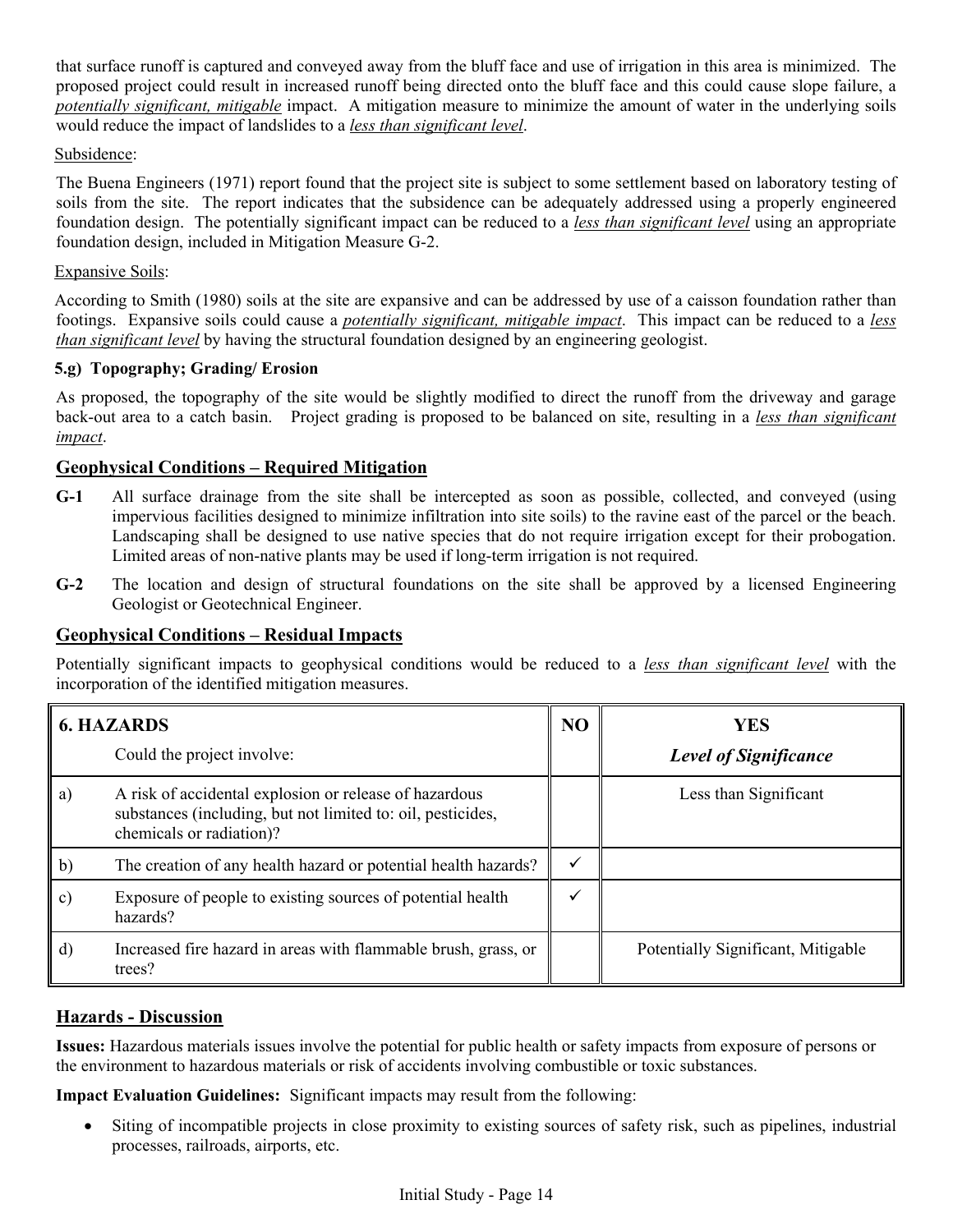- Exposure of project occupants or construction workers to unremediated soil or groundwater contamination.
- Exposure of persons or the environment to hazardous substances due to improper use, storage, or disposal of hazardous materials.
- Siting of development in a high fire hazard areas or beyond adequate emergency response time, with inadequate access or water pressure, or otherwise in a manner that creates a fire hazard

#### **Hazards – Existing Conditions and Project Impacts**

#### **6.a,b,c) Public Health and Safety**

The project site has no known contamination and is not listed on the County Fire Department Hazardous Materials parcel listings. The project site is not located close to sources of public safety or health hazards, such as pipelines. Hazardous materials use and storage would be limited to small amounts of common household, automotive, and gardening supplies, such as cleansers, paint, motor oil, and pesticides. *Less than significant impacts* due to the use of oils, paint, and cleaners during construction activities would be present during development of a single family residence on this property. Mitigation required in the Biological Resources section of this study would further reduce this impact.

#### **6.d) Fire Hazard**

The project site is located outside of the High Fire Hazard area but is located upslope from a brush covered creek channel. The development of a single family residence would not increase fire hazards in the area; however, emergency access to the site does not meet Fire Department standards. Four existing residences are accessed from the existing private driveway proposed to access the new residence at 1837½ El Camino de la Luz. Three of these residences would receive emergency access from the private driveway and conform to current fire protection standards. A fire hydrant is located within 500 feet of the rear of the proposed residence.

The vehicle access easements to the subject site from the cul-de-sac of El Camino de la Luz vary in width from 10 to 15 feet over a distance of approximately 370 feet. Fire Department standards require provision of a 20 foot wide access to within 150 feet of the furthest exterior wall of any building when that access serves four or more residences. As proposed, the development would not meet these requirements. The inability to achieve standards for the provision of emergency fire services is considered a *potentially significant impact*. Substandard access width can be compensated by installing fire sprinklers if the closest fire engine can gain adequate access to within 250 feet of the exterior of all structures. The Fire Department has stated that the northernmost portion of the existing driveway, which provides a 15-foot wide access to within 250 feet of the furthest exterior wall of the proposed building, would serve as adequate access to the subject site if the mitigation measures identified below were implemented. These measures would reduce the impact to a *less than significant level* (see the Transportation/Circulation section of this study for more information about vehicle access).

#### **Hazards – Required Mitigation**

- **H-1 Automatic Fire Sprinklers.** New structures shall be equipped with an automatic fire sprinkler system in accordance with NFPA 13D. The automatic fire sprinkler system shall be submitted to the City Fire Department for review and approval under separate permit.
- **H-2 Monitored Fire Alarm System.** A monitored fire alarm system shall be designed and installed throughout the new structure as approved by the Fire Department. The fire alarm system shall be submitted under separate permit.
- **H-3 Compliance with High Fire Construction Requirements.** The new residence shall be build in accordance with the City's High Fire Construction requirements.
- **H-4 Fire Protection System Maintenance.** The property owner shall enter into a written agreement, binding on the owner and all successors, that requires continual maintenance of the automatic fire sprinkler system and monitoring of the fire alarm system.

#### **Hazards – Residual Impacts**

Potentially significant, mitigable impacts associated with fire hazards due to substandard access for emergency vehicles can be reduced to a *less than significant* level with the provision automatic fire sprinklers, a monitored fire alarm system, compliance with high fire construction requirements, and appropriate maintenance of fire protection systems.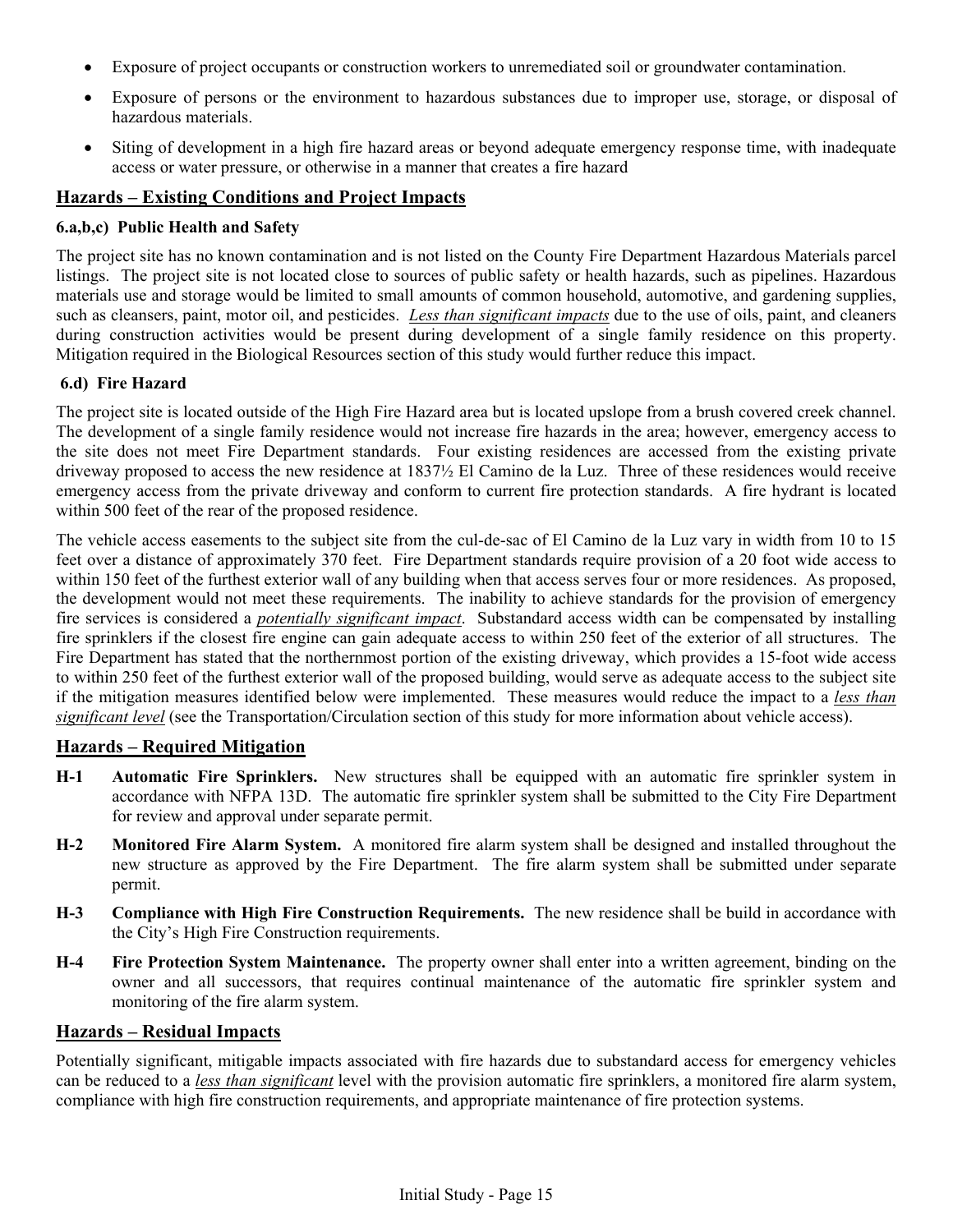| 7. NOISE<br>Could the project result in: |                                            | NC | YES<br><b>Level of Significance</b> |
|------------------------------------------|--------------------------------------------|----|-------------------------------------|
| a)                                       | Increases in existing noise levels?        |    | Less than Significant               |
| $\mathbf{b}$                             | Exposure of people to severe noise levels? |    |                                     |

## **Noise - Discussion**

**Issues:** Noise issues are associated with siting of a new noise-sensitive land use in an area subject to high ambient background noise levels, siting of a noise-generating land use next to existing noise-sensitive land uses, and/or short-term construction-related noise.

The primary source of ambient noise in the City is vehicle traffic noise. The City Master Environmental Assessment (MEA) *Noise Contour Map* identifies average ambient noise levels within the City.

Ambient noise levels are determined as averaged 24-hour weighted levels, using the Day-Night Noise Level ( $L_{dn}$ ) or Community Noise Equivelence Level (CNEL) measurement scales. The L<sub>dn</sub> averages the varying sound levels occurring over the 24-hour day and gives a 10 decibel penalty to noises occurring between the hours of 10:00 p.m. and 7:00 a.m. to take into account the greater annoyance of intrusive noise levels during nighttime hours. Since  $L_{dn}$  is a 24-hour average noise level, an area could have sporadic loud noise levels above 60 dB(A) which average out over the 24-hour period. CNEL is similar to  $L_{dn}$  but includes a separate 5 dB(A) penalty for noise occurring between the hours of 7:00 p.m. and 10:00 p.m. CNEL and  $L_{dn}$  values usually agree with one another within 1 dB(A). The Equivalent Noise Level ( $L_{eq}$ ) is a single noise level, which, if held constant during the measurement time period, would represent the same total energy as a fluctuating noise. L<sub>eq</sub> values are commonly expressed for periods of one hour, but longer or shorter time periods may be specified. In general, a change in noise level of less than three decibels is not audible. A doubling of the distance from a noise source will generally equate to a change in decibel level of six decibels.

Guidance for appropriate long-term background noise levels for various land uses are established in the City General Plan Noise Element Land Use Compatibility Guidelines. Building codes also establish maximum average ambient noise levels for the interiors of structures.

High construction noise levels occur with the use of heavy equipment such as scrapers, rollers, graders, trenchers and large trucks for demolition, grading, and construction. Equipment noise levels can vary substantially through a construction period, and depend on the type of equipment, number of pieces operating, and equipment maintenance. Construction equipment generates noise levels of more than 80 or 90 dB(A) at a distance of 50 feet, and the shorter impulsive noises from other construction equipment (such as pile drivers and drills) can be even higher, up to and exceeding 100 dB(A). Noise during construction is generally intermittent and sporadic, and after completion of the initial demolition, grading and site preparation activities, tends to be quieter.

The Noise Ordinance (Chapter 9.16 of the Santa Barbara Municipal Code) governs short-term or periodic noise, such as construction noise, operation of motorized equipment or amplified sound, or other sources of nuisance noise. The ordinance establishes limitations on hours of construction and motorized equipment operations, and provides criteria for defining nuisance noise in general.

**Impact Evaluation Guidelines:** A significant noise impact may result from:

- Siting of a project such that persons would be subject to long-term ambient noise levels in excess of Noise Element land use compatibility guidelines as follows**:**
	- Residential: Normally acceptable maximum exterior ambient noise level of 60 dB(A); maximum interior noise level of 45 dB(A).
- Substantial noise from grading and construction activity in close proximity to noise-sensitive receptors for an extensive duration.

### **Noise – Existing Conditions and Project Impacts**

### **7.a,b) Increased Noise Level; Exposure to High Noise Levels**

Long-Term Operational Noise: The City's Master Environmental Assessment maps indicate the property is located in an area where noise levels are 60 dBA or less. The Noise Element establishes 60 dBA as the acceptable exterior noise level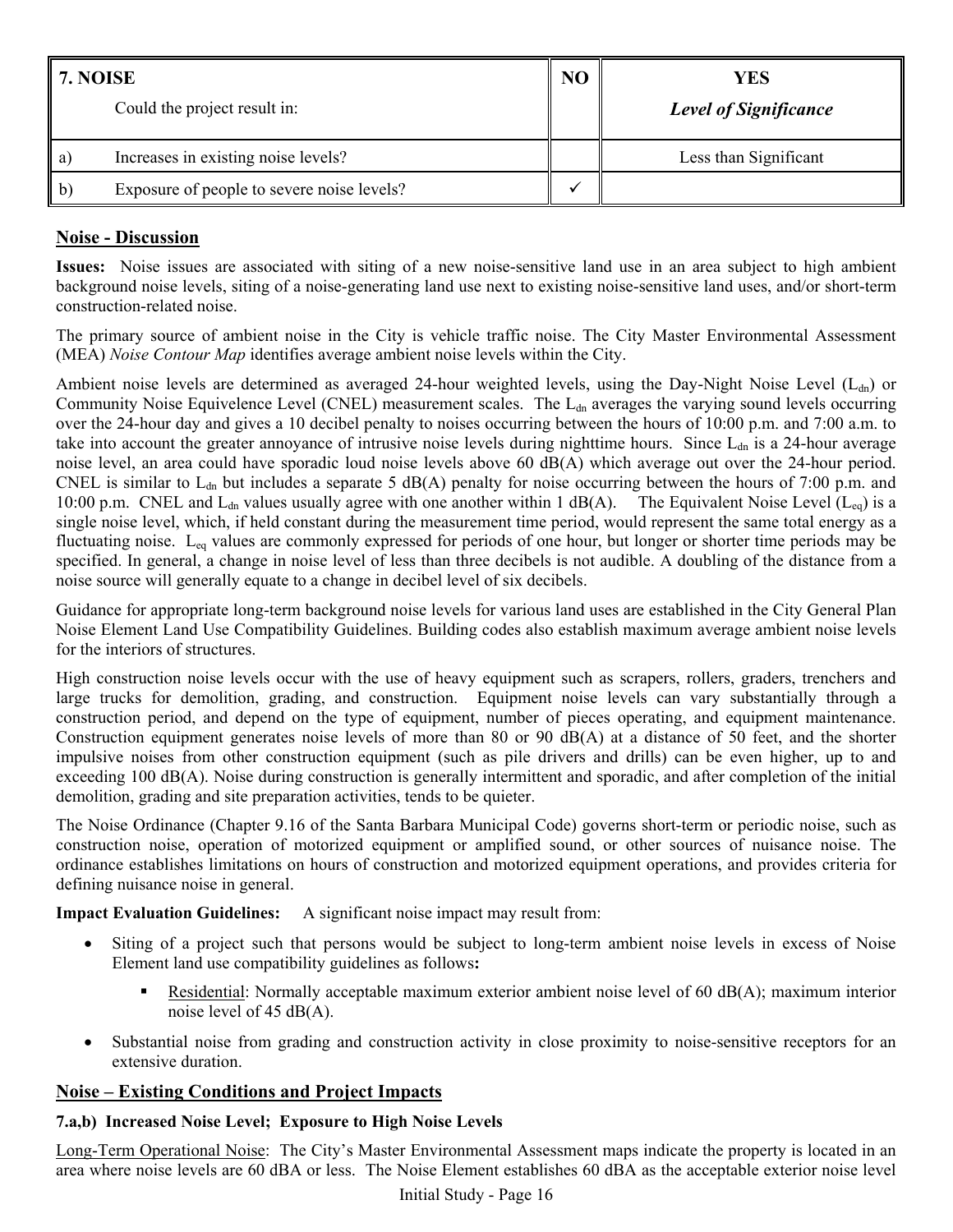for residential uses. No substantial noise generation is anticipated to occur as a result of the proposed residential use. Therefore, the project site would not be subject to high noise levels, nor would the project cause high operational noise levels.

Temporary Construction Noise: Noise during construction is generally intermittent and sporadic, and after completion of initial grading and site clearing activities, tends to be quieter. Noise generated during project grading activities would result in a short-term adverse construction impact to residential receptors in the area. Construction of the residence is anticipated to result in use of heavy equipment. Construction noise is limited by City ordinance to the hours between 7:00 a.m. and 8:00 p.m. daily for noise generating activities that would increase noise levels at the nearest residential property line by 5 decibels. The project is limited in scope and the potential impact due to construction noise would be *less than significant*. However, the level of potential adverse effect would be further reduced through recommended measures below, including careful construction scheduling, further limiting construction activities to daytime hours on weekdays, and use of equipment mufflers.

### **Noise - Mitigation**

- **N-1 Construction Notice.** At least 20 days prior to commencement of construction, the contractor shall provide written notice to all property owners and residents within 450 feet of the project area. The notice shall contain a description of the proposed project, a construction schedule including days and hours of construction, the name and phone number of the Project Environmental Coordinator (PEC) who can answer questions, and provide additional information or address problems that may arise during construction. A 24-hour construction hot line shall be provided. Informational signs with the PEC's name and telephone number shall also be posted at the site.
- **N-2 Construction Hours.** Noise-generating construction activities (which may include preparation for construction work) shall be permitted weekdays between the hours of 8:00 a.m. and 5:00 p.m., excluding holidays observed by the City as legal holidays: New Year's Day (January 1st); Martin Luther King Jr.'s Birthday (3rd Monday in January); President's Day (3rd Monday in February); Memorial Day (Last Monday in May); Independence Day (July  $4^{th}$ ); Labor Day (1<sup>st</sup> Monday in September); Thanksgiving Day ( $4^{th}$  Thursday in November); Day Following Thanksgiving Day (Friday following Thanksgiving); Christmas Day (December 25<sup>th).</sup> \*When a holiday falls on a Saturday or Sunday, the preceding Friday or following Monday respectively shall be observed as a legal holiday.

 Occasional night work may be approved for the hours between 5 p.m. and 8 a.m. by the Chief of Building and Zoning (per Section 9.16.015 of the Municipal Code) between the hours of 5 p.m. and 8 a.m. weekdays. In the event of such night work approval, the applicant shall provide written notice to all property owners and residents within 450 feet of the project property boundary and the City Planning and Building Divisions at least 48 hours prior to commencement of any. Night work shall not be permitted on weekends and holidays.

**N-3 Construction Equipment Sound Control.** All construction equipment, including trucks, shall be professionally maintained and fitted with standard manufacturers' muffler and silencing devices.

### **Noise – Residual Impact**

Impacts associated with long and short term noise sources are considered *less than significant*. Recommended mitigation measures would minimize the nuisance associated with construction noise.

|                 | <b>8. POPULATION AND HOUSING</b>                                                                                                                              | N <sub>O</sub> | <b>YES</b>                   |
|-----------------|---------------------------------------------------------------------------------------------------------------------------------------------------------------|----------------|------------------------------|
|                 | Could the project:                                                                                                                                            |                | <b>Level of Significance</b> |
| $\vert a)$      | Induce substantial growth in an area either directly or<br>indirectly (e.g. through projects in an undeveloped area or<br>extension of major infrastructure)? |                | Less Than Significant        |
| $\mathsf{I}$ b) | Displace existing housing, especially affordable housing?                                                                                                     |                |                              |

### **Population and Housing - Discussion**

**Impact Evaluation Guidelines:** Issues of potentially significant population and housing impacts may involve: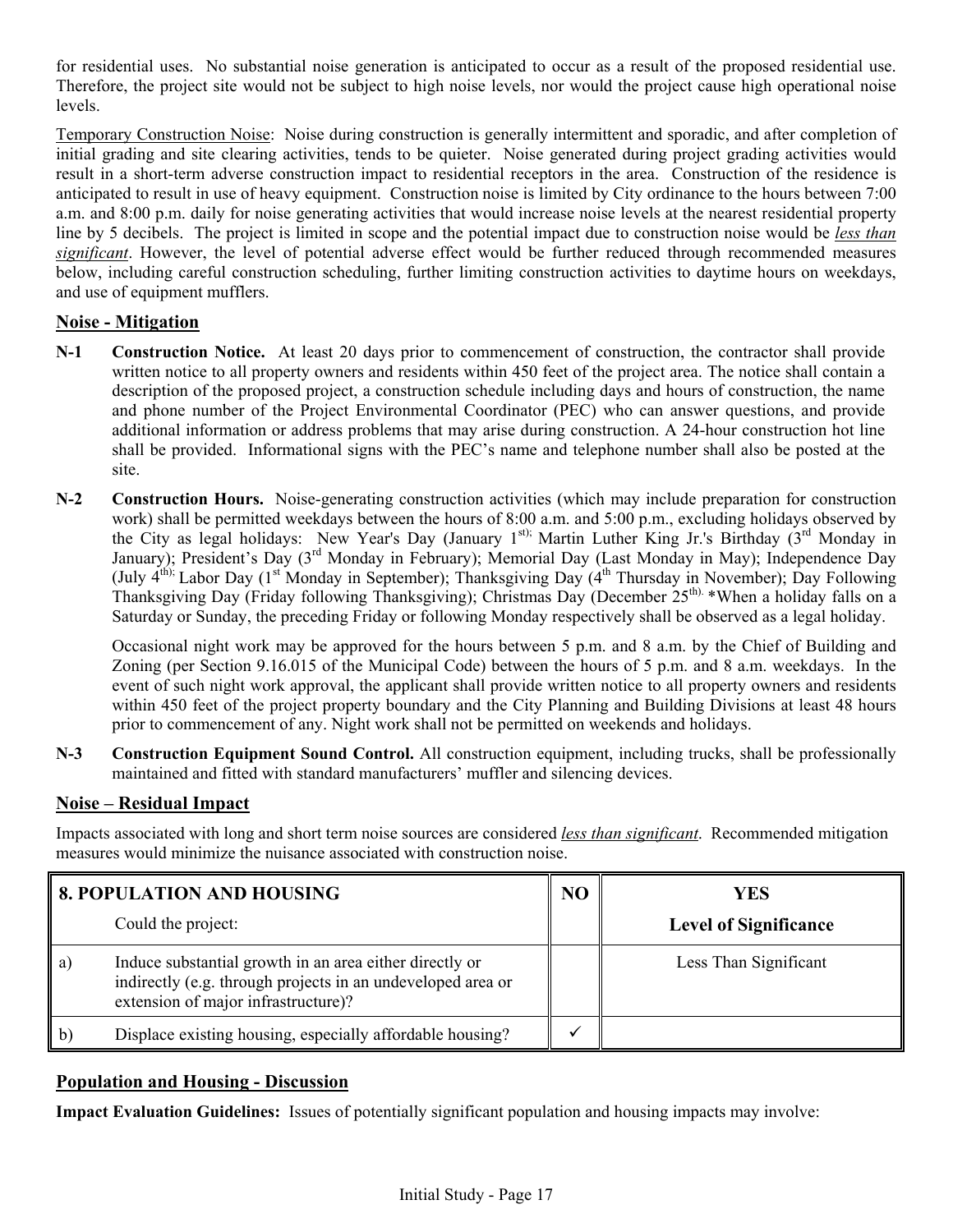- Growth inducement, such as provision of substantial population or employment growth or creation of substantial housing demand; development in an undeveloped area, or extension/ expansion of major infrastructure that could support additional future growth.
- Loss of a substantial number of housing units, especially loss of more affordable housing.

### **Population and Housing – Existing Conditions and Project Impacts**

#### **8.a) Growth-Inducing Impacts**

The project would not involve a substantial increase in major public facilities such as extension of water or sewer lines or roads that would facilitate other growth in the area. The project would not involve substantial employment growth that would increase population and housing demand. Growth-inducing impacts would be *less than significant*.

#### **8.b) Housing Displacement**

The project would not involve any housing displacement. *No impact* would result from the project.

### **Population and Housing - Mitigation**

No mitigation is required.

### **Population and Housing – Residual Impact**

Project effects on population and housing would be *less than significant*.

|               | <b>9. PUBLIC SERVICES</b>                                                                                                |  | YES                          |
|---------------|--------------------------------------------------------------------------------------------------------------------------|--|------------------------------|
|               | Could the project have an effect upon, or result in a need for<br>new or altered services in any of the following areas: |  | <b>Level of Significance</b> |
| a)            | Fire protection?                                                                                                         |  | Less than Significant        |
| b)            | Police protection?                                                                                                       |  | Less than Significant        |
| $\mathbf{c})$ | Schools?                                                                                                                 |  | Less than Significant        |
| d)            | Maintenance of public facilities, including roads?                                                                       |  | Less than Significant        |
| e)            | Other governmental services?                                                                                             |  | Less than Significant        |
| f)            | Electrical power or natural gas?                                                                                         |  | Less than Significant        |
| g)            | Water treatment or distribution facilities?                                                                              |  | Less than Significant        |
| h)            | Sewer or septic tanks?                                                                                                   |  | Less than Significant        |
| i)            | Water distribution/demand?                                                                                               |  | Less than Significant        |
| $\mathbf{J}$  | Solid waste disposal?                                                                                                    |  | Less than Significant        |

#### **Public Services - Discussion**

**Issues:** This section evaluates project effects on fire and police protection services, schools, road maintenance and other governmental services, utilities, including electric and natural gas, water and sewer service, and solid waste disposal.

**Impact Evaluation Guidelines:** The following may be identified as significant public services and facilities impacts:

- Creation of a substantial need for increased police department, fire department, road maintenance, or government services staff or equipment.
- Generation of substantial numbers of students exceeding public school capacity where schools have been designated as overcrowded.
- Inadequate water, sewage disposal, or utility facilities.
- Substantial increase in solid waste disposal to area sanitary landfills.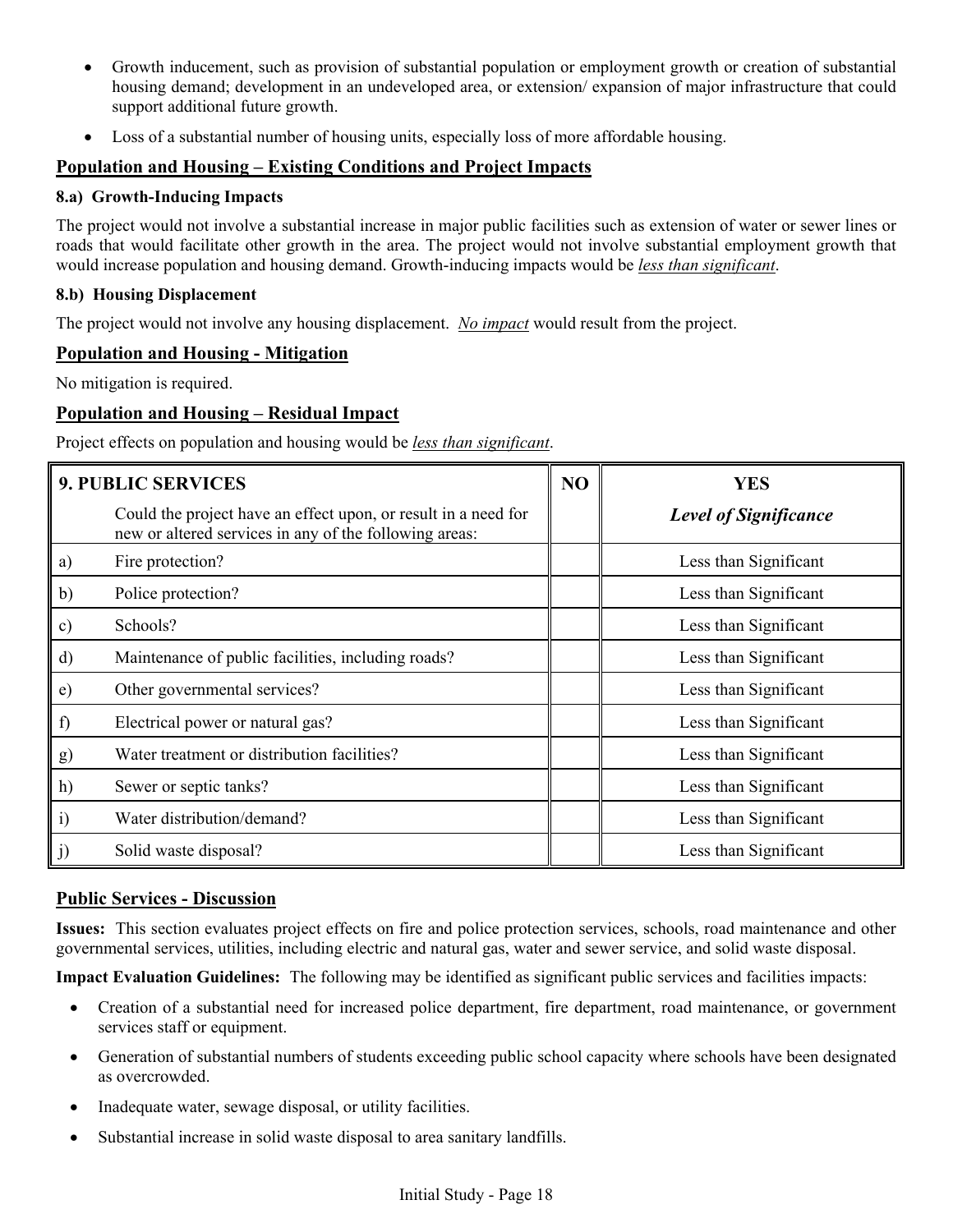## **Public Services – Existing Conditions and Project Impacts**

#### **9.a,b) Fire and Police Protection**

The property is served by City Fire and Police Departments. Project development would result in construction and habitation of a residence that would not generate a substantial demand for increased police services, but is in a location that does not have adequate access for emergency services. In order to compensate for inadequacies in emergency services access, the installation of a monitored fire alarm system would be required. The increased service demand associated with monitoring the alarm system for this project alone is considered *less than significant*.

#### **9.c) Schools**

The project site is served by the Santa Barbara Elementary and High School Districts. The project would provide a net increase of one residential unit, which could generate additional students. None of the school districts in the South Coast have been designated "overcrowded" as defined by California State law. School impact fees would be applied to the project in accordance with State law. Project impacts to schools would be *less than significant*.

#### **9.d,e,f) Public Facilities/Roads/Governmental Service/ Utilities**

The proposed project would not significantly impact public facilities, roads, government services or utilities as these services are adequate to accommodate an additional single family residence. Project impacts would be *less than significant.*

### **9.g,h,i) Water and Sewer**

Water

The City of Santa Barbara's water supply comes from the following sources, with the actual share of each determined by availability and level of customer demand: Cachuma Reservoir and Tecolote Tunnel, Gibraltar Reservoir and Mission Tunnel, 300 Acre Feet per Year (AFY) of contractual transfer from Montecito Water District, groundwater, State Water Project entitlement, desalination, and recycled water. Conservation and efficiency improvements are projected to contribute to the supply by displacing demand that would otherwise have to be supplied by additional sources. In 1994, based on the comprehensive review of the City's water supply in the Long Term Water Supply Alternatives Analysis (LTWSAA), the City Council approved the Long Term Water Supply Program (LTWSP). The LTWSP outlines a strategy to use the above sources to meet the projected demand of 17,900 AFY (including 1,500 AFY of demand projected to be met with conservation) plus a 10 percent safety margin for a total of 19,700 AFY. Therefore, the target for the amount of water the system will actually have to supply, including the safety margin, is 18,200 AFY. The 2003 Water Supply Management Report documents an actual system demand of 13,460 AFY and a theoretical commitment of 16,170 AFY. Of the total system production, 95% was potable water and 5% was reclaimed water.

The existing development on the site receives water service from the City of Santa Barbara water supply, treatment, and distribution system. The proposed project is estimated to demand 0.74 AFY of potable water. The City's long-term water supply and existing water treatment and distribution facilities with proposed facility hook-ups for the new structures and landscaping would adequately serve the project. The potential increase in demand would constitute a *less than significant* impact to the City water supply.

#### Sewer

The project site is currently served by City sewer system. The project would include one new residence, which is estimated to demand 571 gallons/day or 0.64 AFY (87% of water demand). The maximum capacity of the El Estero Treatment Plant is 11 million gallons per day, with average daily flow millions of gallons per day less than the capacity. Increased sewage treatment associated by the project can be accommodated by the existing City sewer system and sewage treatment plant, and would represent a *less than significant* impact.

### **9.j) Solid Waste Generation/ Disposal**

Most of the waste generated in the City is transported on a daily basis to seven landfills located around the County. The County of Santa Barbara, which operates the landfills, has developed impact significance thresholds related to the impacts of development on remaining landfill capacity. The County thresholds are based on the projected average solid waste generation for Santa Barbara County from 1990-2005. The County assumes a 1.2% annual increase (approximately 4000 tons per year) in solid waste generation over the 15-year period.

The County's threshold for project specific impacts to the solid waste system is 196 tons per year (this figure represents 5% of the expected average annual increase in solid waste generation [4000 tons/year]). Source reduction, recycling, and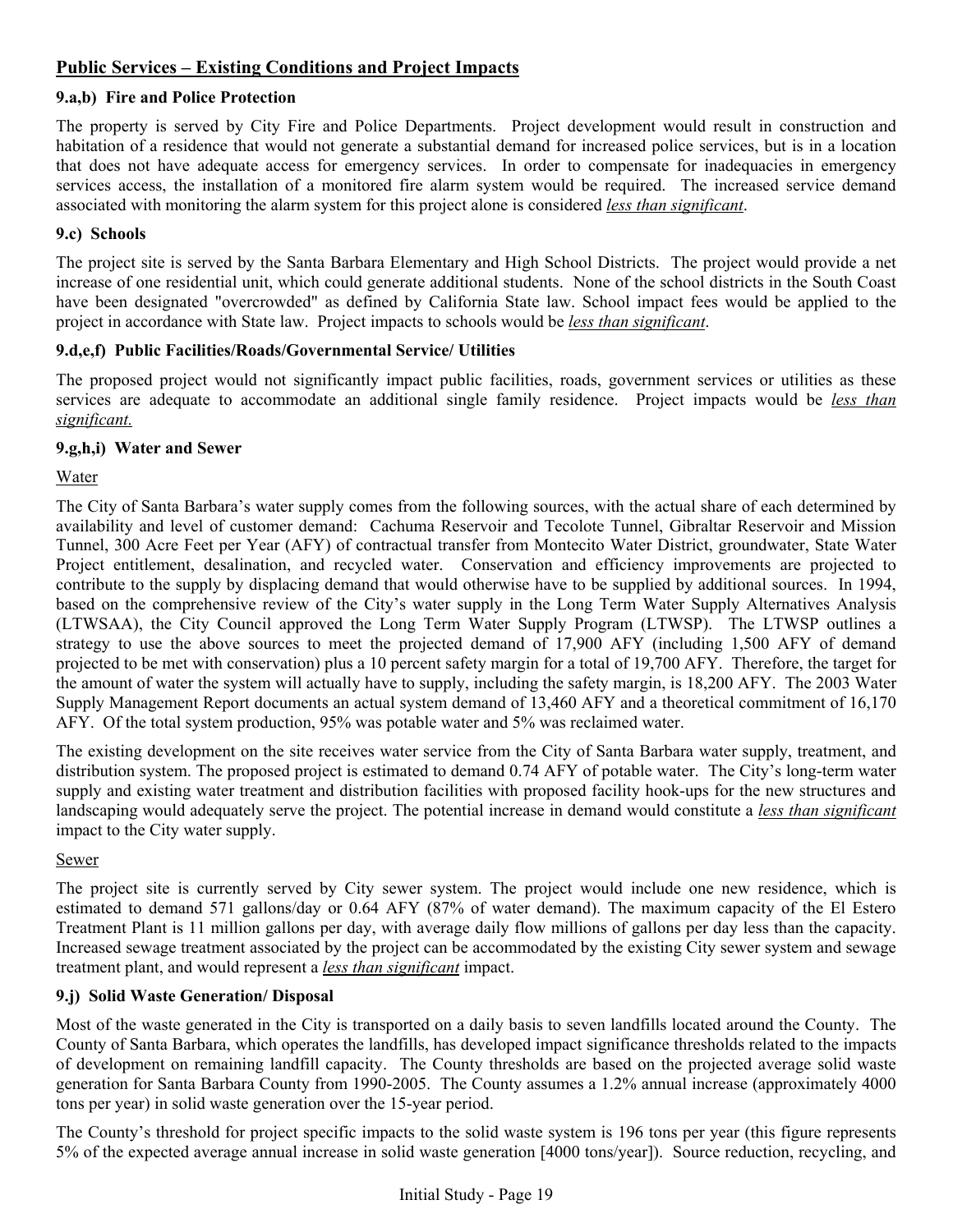composting can reduce a project's waste stream by as much as 50%. If a proposed project generates 196 or more tons per year after reduction and recycling efforts, impacts would be considered significant and unavoidable.

Proposed projects with a project specific impact as identified above (196 tons/year or more) would also be considered cumulatively significant, as the project specific threshold of significance is based on a cumulative growth scenario. However, as landfill space is already extremely limited, any increase in solid waste of 1% or more of the expected average annual increase in solid waste generation [4000 tons/year], which equates to 40 tons per year, is considered an adverse cumulative impact.

Long-Term (Operational). The proposed project use is estimated to generate 2.38 TPY of solid waste (2.51 persons/household<sup>1</sup> x 1 unit x 0.95 TPY), which is a *less than significant impact*. With application of source reduction, reuse, and recycling, landfill disposal of solid waste could be reduced to 1.2 TPY.

Short-Term (Demolition and Construction). Project grading is proposed to be balanced on site. Construction-related waste generation would be short-term and *less than significant*. Application of recommended standard mitigation to reduce, reuse, and recycle construction waste to the extent feasible would minimize this effect.

### **Public Services - Mitigation**

**PS-1 Construction Materials Recycling.** Construction-related solid waste shall be minimized through source reduction, re-use and recycling. Collection bins for these materials shall be provided on the site.

## **Public Services – Residual Impacts**

Project effects on public services would be *less than significant*. A recommended mitigation measure would further reduce less than significant impacts associated with solid waste generation during construction.

|              | <b>10. RECREATION</b>                                                                       | NO | YES                          |
|--------------|---------------------------------------------------------------------------------------------|----|------------------------------|
|              | Could the project:                                                                          |    | <b>Level of Significance</b> |
| a)           | Increase the demand for neighborhood or regional parks or<br>other recreational facilities? |    | Less Than Significant        |
| $\mathbf{b}$ | Affect existing parks or other public recreational facilities?                              |    | Less Than Significant        |

## **Recreation - Discussion**

**Issues:** Recreational issues are associated with increased demand for recreational facilities, or loss or impacts to existing recreational facilities.

**Impact Evaluation Guidelines:** Recreation impacts may be significant if they result in:

- Substantial increase in demand for park and recreation facilities in an area under-served by existing public park and recreation facilities.
- Substantial loss or interference with existing park space or other public recreational facilities such as hiking, cycling, or horse trails.

## **Recreation – Existing Conditions and Project Impacts**

### **10.a) Recreational Demand**

The development of one additional single family residence would not significantly affect demand for recreational facilities. Impacts are *less than significant*.

## **10.b) Existing Recreational Facilities**

The project, as proposed, could significantly impact existing public views of the ocean from La Mesa Park. These adverse visual effects would diminish the public's recreational experience from the park; however, these facilities would still remain available for public use and this impact is considered to be *less than significant*. Please refer to the Visual Aesthetics section of this document for further discussion of this issue.

 $\mathbf{1}$ <sup>1</sup> Based on data obtained from the U.S. Census Bureau (Census 2000), the average household size of owner-occupied units in the City of Santa Barbara is 2.51 persons per household.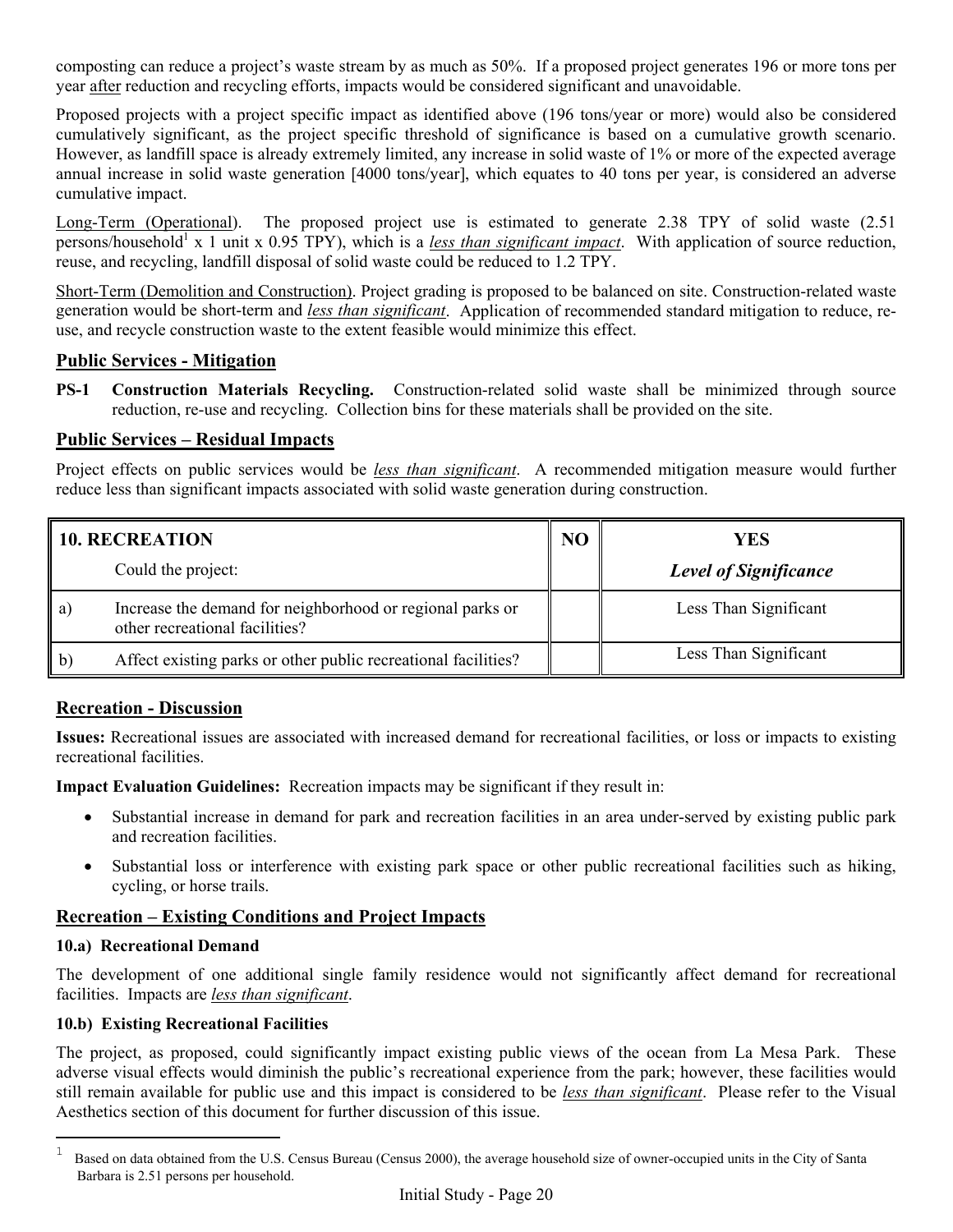# **Recreation - Mitigation**

Please refer to the Visual Aesthetics section for proposed mitigation measures to reduce visual impacts from public viewing areas.

## **Recreation – Residual Impacts**

Implementation of proposed mitigation measures requiring a redesign of the house to minimize intrusion into public views from La Mesa Park would further reduce this *less than significant impact*.

|              | <b>11. TRANSPORTATION/CIRCULATION</b>                                                                                | NO | YES                                |
|--------------|----------------------------------------------------------------------------------------------------------------------|----|------------------------------------|
|              | Could the project result in:                                                                                         |    | <b>Level of Significance</b>       |
| a)           | Increased vehicle trips?                                                                                             |    | Less Than Significant              |
| $\mathbf{b}$ | Hazards to safety from design features (e.g. sharp curves,<br>inadequate sight distance or dangerous intersections)? |    |                                    |
| C)           | Inadequate emergency access or access to nearby uses?                                                                |    | Potentially Significant, Mitigable |
| d)           | Insufficient parking capacity on-site or off-site?                                                                   |    |                                    |
| e)           | Hazards or barriers for pedestrians or bicyclists?                                                                   |    |                                    |

### **Transportation - Discussion**

**Issues:** Transportation issues include traffic, access, circulation, safety, and parking. Vehicle, bicycle and pedestrian, and transit modes of transportation are all considered, as well as emergency vehicle access. The City General Plan Circulation Element contains policies addressing circulation, traffic, and parking in the City.

**Impact Evaluation Guidelines:** A proposed project may have a significant impact on traffic/ circulation/ parking if it would:

### Vehicle Traffic

- Cause an increase in traffic that is substantial in relation to the existing traffic load and street system capacity (see traffic thresholds below).
- Cause insufficiency in transit system.
- Conflict with the Congestion Management Plan (CMP) or Circulation Element or other adopted plan or policy pertaining to vehicle or transit systems.

### Circulation and Traffic Safety

- Create potential hazards due to addition of traffic to a roadway that has design features (e.g., narrow width, roadside ditches, sharp curves, poor sight distance, inadequate pavement structure) or that supports uses that would be incompatible with substantial increases in traffic.
- Diminish or reduce safe pedestrian and/or bicycle circulation.
- Result in inadequate emergency access on-site or to nearby uses.

### Parking

• Result in insufficient parking capacity for the projected amount of automobiles and bicycles.

**Traffic Thresholds of Significance:** The City uses Levels of Service (LOS) "A" through "F" to describe operating conditions at signalized intersections in terms of volume-to-capacity (V/C) ratios, with LOS A (0.50-0.60 V/C) representing free flowing conditions and LOS F (0.90+ V/C) describing conditions of substantial delay. The City General Plan Circulation Element establishes the goal for City intersections to not exceed LOS C (0.70-0.80 V/C).

For purposes of environmental assessment, LOS C at 0.77 V/C is the threshold Level of Service against which impacts are measured. An intersection is considered "impacted" if the volume to capacity ratio is .77 V/C or greater.

Project-Specific Significant Impact: A project-specific significant impact results when: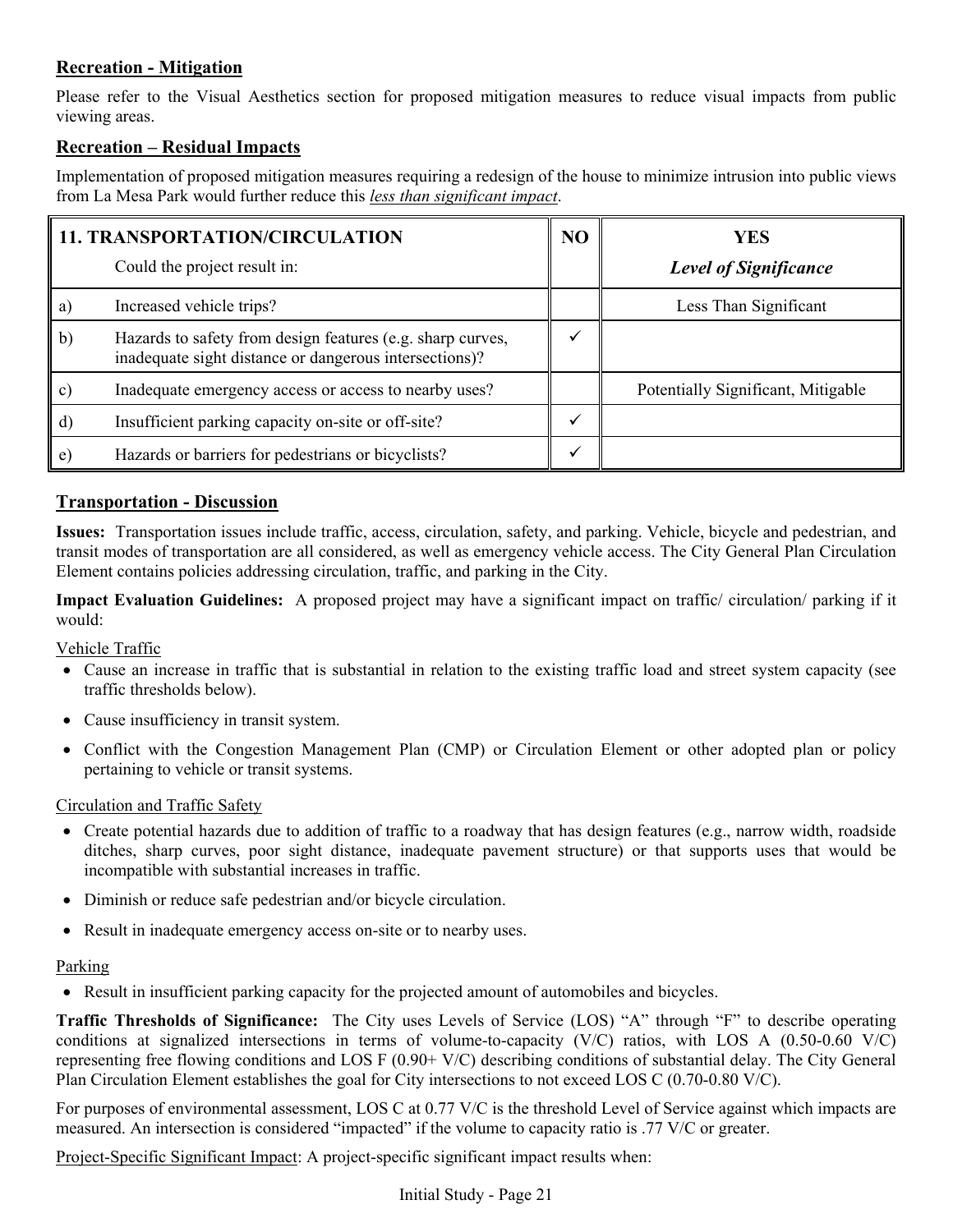- (a) Project peak-hour traffic would cause a signalized intersection to exceed 0.77 V/C, or
- (b) The V/C of an intersection already exceeding 0.77 V/C would be increased by 0.01 (1%) or more as a result of project peak-hour traffic.

For non-signalized intersections, delay-time methodology is utilized in evaluating impacts.

Significant Cumulative Contribution: A project would result in a significant contribution to cumulative traffic impacts when:

- (a) Project peak-hour traffic together with other cumulative traffic from existing and reasonably foreseeable pending projects would cause an intersection to exceed 0.77 V/C, or
- (b) Project would contribute traffic to an intersection already exceeding 0.77 V/C.

### **Transportation – Existing Conditions and Project Impacts**

#### **11.a) Traffic**

#### Long-Term Traffic

The project site is located in the West Mesa neighborhood and is accessed from local roads, El Camino de la Luz and Oliver Road. Cliff Drive, located to the north of the site, is the closest arterial and provides access to Meigs Road/Carrillo Boulevard to the east and Las Positas Road to the west. With the exception of the Cliff Drive/Las Positas Road intersection, which operates at LOS F, all the nearby intersections operate at LOS A or B. The project is expected to generate approximately one p.m. peak hour trip and ten average daily trips. When these trips are added to the existing street network they would not result in significant traffic impacts.

#### Short-Term Construction Traffic

Based on the limited scope of the project, potential temporary construction related traffic impacts would be *less than significant*. Standard mitigation measures are recommended to minimize adverse impacts to the neighborhood. These include restrictions on the hours permitted for construction trips and approval of routes for construction traffic.

#### **11.c) Access**

The subject parcel was part of a 2-lot subdivision approved by the City in 1958. The conditions of that approval have created much confusion over the years, the most significant of which is the width of the vehicle access easement serving the property.

On May 29, 1958, the City Council approved a request for a two-lot subdivision of the property at 1837 El Camino de la Luz, resulting in the creation of the subject property and the lot directly to the north. The minutes of that Council meeting (Exhibit G) state that the subdivision was approved as submitted by the applicant. It is not clear, based on City records, what plan was submitted by the applicant and approved by the Council. The minutes of the City Council meeting and two previous Planning Commission hearings consistently refer to a proposed 15-foot easement serving the subject property. Yet, the plan attached as Exhibit H of this study represents our best understanding of what was approved, given that a Planning Commission receipt date stamp is on it, as well as a City Council approval stamp, although this stamp is not signed and dated. This plan indicates that the existing parcel (Parcel 1) was served by a 15-foot wide private easement from the end of El Camino de la Luz and the proposed parcel (Parcel 2) would be served by a 10-foot wide easement for vehicular access purposes.

In 1958, the City required the recordation of a written instrument within one year of approval to validate a lot split. This never occurred in this case. In 1963, a Grant Deed conveyed the subject parcel from Gertrude E. Eaton to Ed. R. and Joanne F. Brewer, which was illegal since the second parcel created by the lot split was never validated. Per an allowance by the Subdivision Map Act, the City issued a Conditional Certificate of Compliance (CCC) for the subject parcel, which was recorded in December 1999. The CCC allows for the property to be legally sold, leased, or financed, pursuant to the Subdivision Map Act; however, development proposed of the real property must meet the following condition of the CCC (Gov't Code §66410):

#### "*Provide evidence, satisfactory to the City Engineer that the owner of the parcel described herein substantially possesses the required amount of legal access that formed the basis of the original lot split."*

The outstanding question is "the required amount of legal access that formed the basis of the original lot split." Based on the City Attorney's review of applicable materials, the required access to the subject parcel is not clearly and definitely established from a legal standpoint. Thus, any development of the subject parcel without adequate legal access to satisfy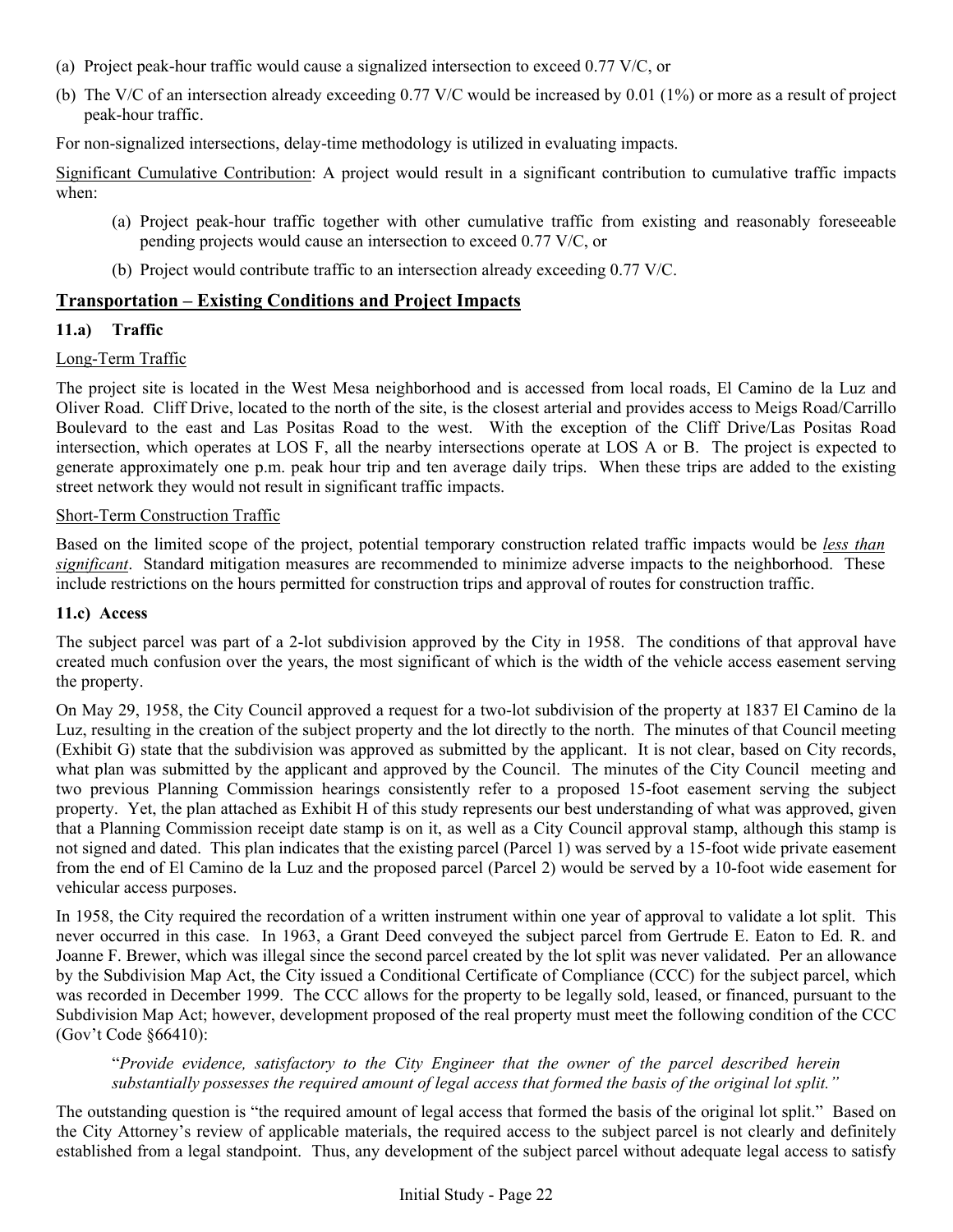the requirement of the CCC is a *potentially significant impact*. The condition of the CCC, included as Mitigation Measure T-1, must be satisfied in order to reduce this impact to a *less than significant level*.

### **11.b,d,e) Circulation/Parking/Safety**

No sharp curves, inadequate sight distance or dangerous intersections are present in this area. Parking for the proposed residence would be accommodated in a proposed two-car garage on-site. *No significant impacts* to the street network or parking supply would occur.

### **Transportation – Required Mitigation**

**T-1 Evidence of Adequate Access.** Provide evidence, satisfactory to the City Engineer and City Attorney, that the owner of the subject parcel substantially possesses the required amount of legal access that formed the basis of the original lot split.

### **Transportation – Recommended Mitigation**

- **T-2 Construction Traffic.** The haul routes for all construction-related trucks, three tons or more, entering or exiting the site, shall be approved by the Transportation Engineer. Construction-related truck trips shall not be scheduled during peak hours (7:00 a.m. to 9:00 a.m. and 4:00 p.m. to 6:00 p.m.) to help reduce truck traffic and noise on adjacent streets and roadways. The route of construction-related traffic shall be established to minimize trips through surrounding residential neighborhoods.
- **T-3 Construction Parking.** Construction parking and vehicle/equipment/materials storage shall be provided as follows:
	- 1. During construction, free parking spaces for construction workers shall be provided on-site or off-site in a location subject to the approval of the Transportation and Parking Manager.
	- 2. On-site or off-site storage shall be provided for construction materials, equipment, and vehicles. Storage of construction materials within the public right-of-way is prohibited.

### **Transportation – Residual Impact**

Residual circulation impacts would be *less than significant*.

| <b>12. WATER ENVIRONMENT</b> |                                                                                              | NO           | <b>YES</b>                         |  |
|------------------------------|----------------------------------------------------------------------------------------------|--------------|------------------------------------|--|
|                              | Could the project result in:                                                                 |              | <b>Level of Significance</b>       |  |
| a)                           | Changes in absorption rates, drainage patterns, or the rate and<br>amount of surface runoff? |              | Potentially Significant, Mitigable |  |
| $\mathbf{b}$                 | Exposure of people or property to water related hazards such<br>as flooding?                 | $\checkmark$ |                                    |  |
| c)                           | Discharge into surface waters?                                                               |              | Less Than Significant              |  |
| $\mathbf{d}$                 | Change in the quantity, quality, direction or rate of flow of<br>ground waters?              |              | Less Than Significant              |  |
| e)                           | Increased storm water drainage?                                                              |              | Less Than Significant              |  |

### **Water – Discussion**

**Issues**: Water resources issues include changes in offsite drainage and infiltration/groundwater recharge; storm water runoff and flooding; and water quality.

**Impact Evaluation Guidelines:** A significant impact would result from:

#### Water Resources and Drainage

- Substantially changing the amount of surface water in any water body or the quantity of groundwater recharge.
- Substantially changing the drainage pattern or creating a substantially increased amount or rate of surface water runoff that would exceed the capacity of existing or planned drainage and storm water systems.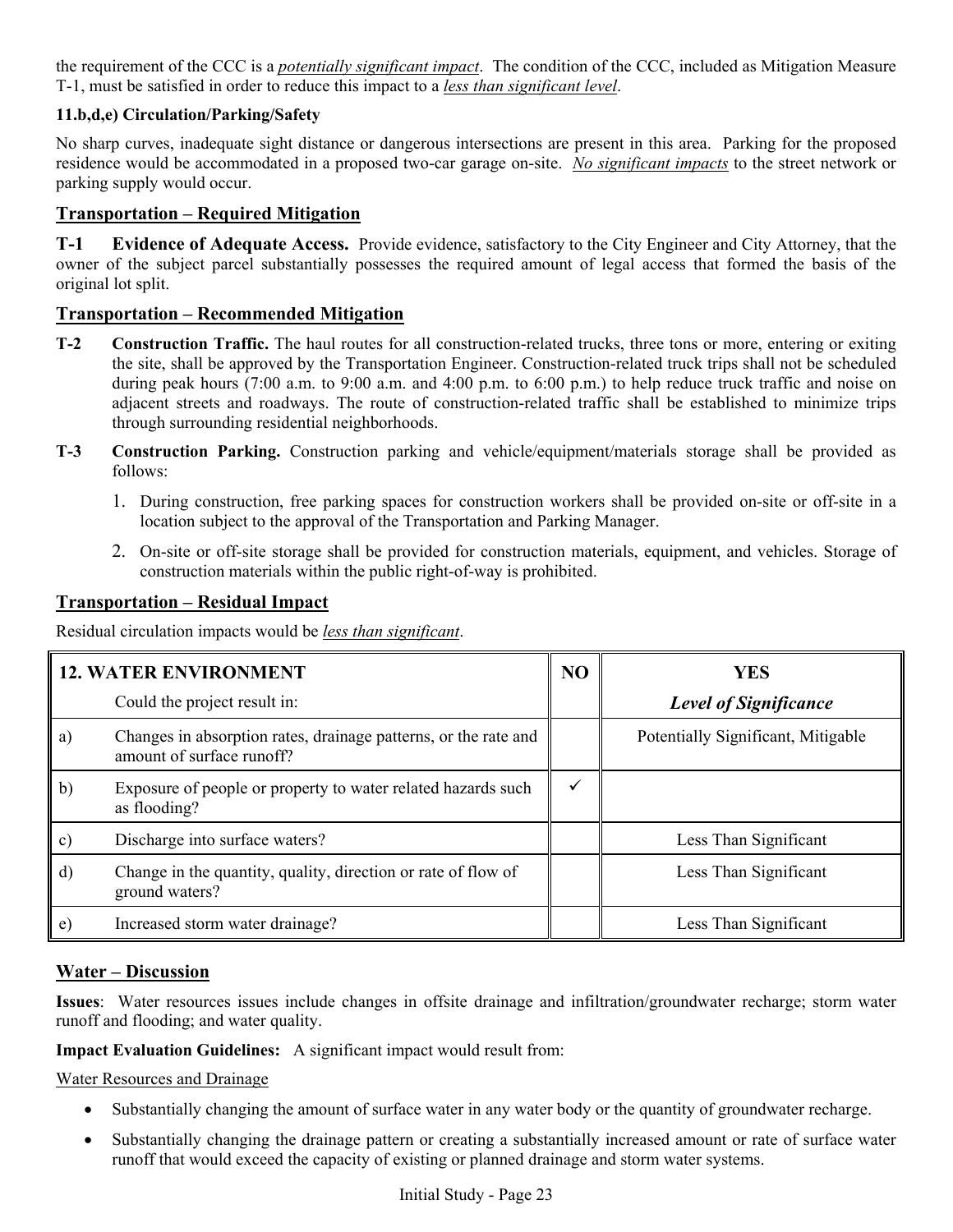### Flooding

• Locating development within 100-year flood hazard areas; substantially altering the course or flow of flood waters or otherwise exposing people or property to substantial flood hazard

### **Water Quality**

• Substantial discharge of sediment or pollutants into surface water or groundwater, or otherwise degrading water quality, including temperature, dissolved oxygen, or turbidity.

## **Water Resources – Existing Conditions and Project Impacts**

## **12.a,d,e) Drainage**

The majority of the upland portion of the site is currently covered by asphalt. The project site currently drains by sheet flow across the asphalt area, to the south over the ocean bluff face and to the east into Lighthouse Creek. Off-site drainage from the property to the west is conveyed in a concrete drainage swale across a portion of the subject site to the top of the ocean bluff. Off-site drainage from the private road area to the north flows across the site to the ocean bluff.

Development of the project would result in a negligible difference in impervious surface coverage, so the change in quantity of water is considered *less than significant*. The proposed drainage design would collect some flows from offsite to the north, and from the proposed residence and paved areas. This drainage would be filtered in catch basins and conveyed by underground pipes to Lighthouse Creek. This would result in a change to the direction and flow of runoff water, but would be considered an improvement to current conditions since the site is located on a sensitive bluff-top. While the changes to existing drainage patterns would be substantial, they are considered a *less than significant* environmental effect because the proposed drainage system would adequately control runoff water and reduce erosion of the sea cliff. A rip rap dissipater would be constructed in the creek channel to minimize erosion. This conceptual drainage design has been reviewed by the Building & Safety Division and generally meets City standards. Development of a final engineered design would be required prior to issuance of building permits. Mitigation Measure W-2 is recommended to ensure that the proposed drainage system continues to be maintained and functional.

### **12.b) Flooding**

According to the FEMA Federal Flood Insurance Program Flood Insurance Rate Map for the City of Santa Barbara, the project site is not located within the 100-year floodplain or an area otherwise subject to flooding. Flooding impacts are considered *less than significant*.

### **12.c,d) Water Quality**

Long-Term (Operational) Impacts. Site drainage would be collected, filtered and conveyed to Lighthouse Creek. The use of an appropriate filtration system coupled with a maintenance program would provide treatment of drainage waters before they reach the creek or ocean. Therefore, with adequate maintenance of the filtration system, impacts from discharge into surface waters would be *less than significant*.

Short-Term (Construction) Impacts. Grading activities and construction of the residence would result in a *potentially significant, mitigible impact* to water quality. With the implementation of an Erosion Control/Water Quality Plan (Mitigation Measure BIO-4), the potential for short-term water quality impacts due to erosion and sedimentation during grading and construction would be reduced to a *less than significant level*.

## **Water Resources – Required Mitigation**

**W-1 Drainage and Water Quality.** Project plans for grading, drainage, stormwater facilities, and project development shall be subject to review and approval by City Building Division and Public Works Department per City regulations. Sufficient engineered design and adequate measures shall be employed to ensure that no significant construction-related or long-term effects from increased runoff, erosion and sedimentation, urban water quality pollutants, or groundwater pollutants would result from the project.

See also **Bio-4** for additional mitigation measures.

## **Water Resources – Recommended Mitigation**

**W-2 Drainage System Maintenance.** The Owner shall maintain the drainage system consistent with an approved maintenance plan. The maintenance plan shall include periodic clean-out of inlets and filters and filter replacement as necessary. This plan shall be provided with the building plan submittal for review and approval by Community Development prior to approval of building permits.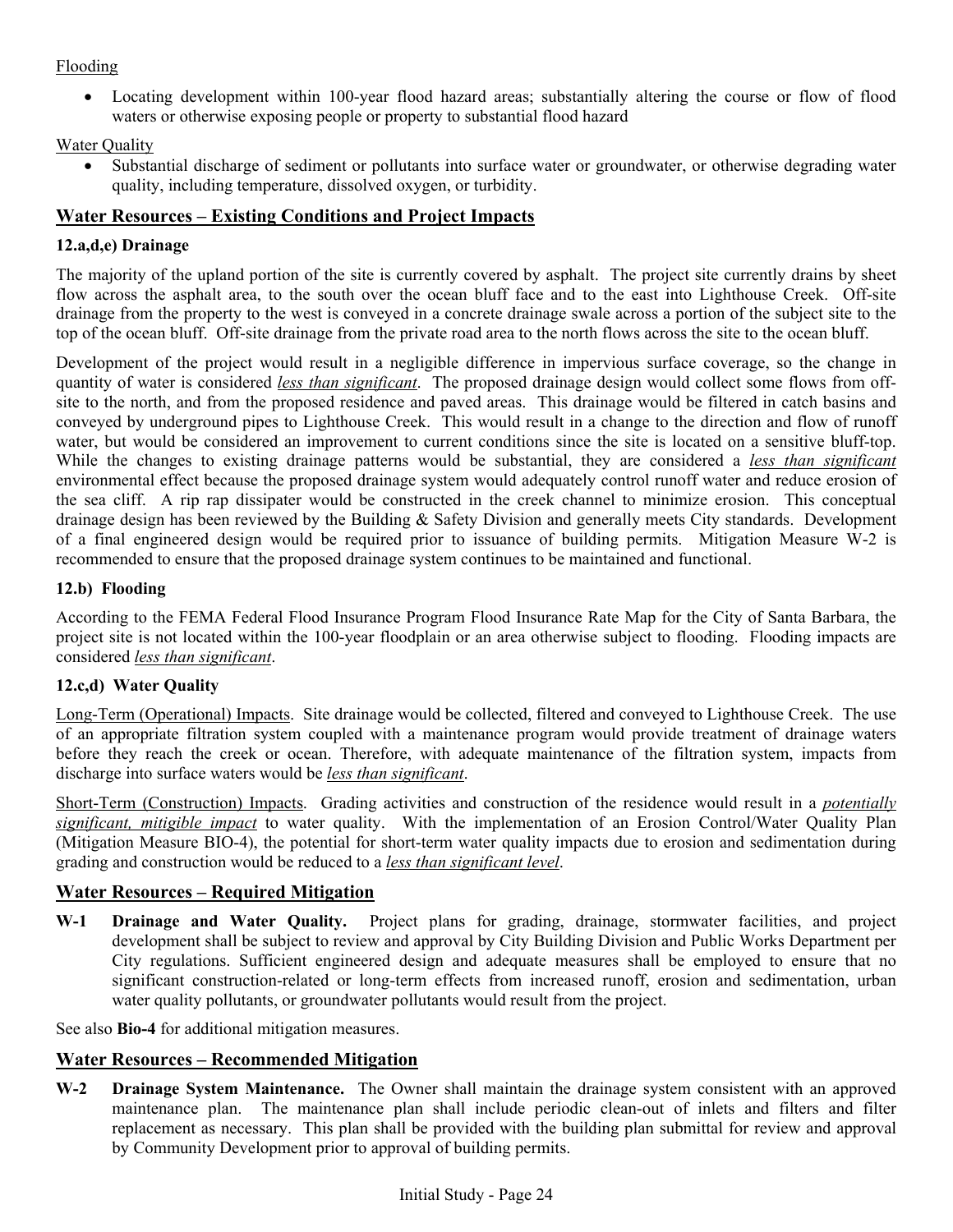## **Water Resources – Residual Impact**

Implementation of the identified mitigation measures would reduce water resource impacts to a *less than significant level*.

| <b>MANDATORY FINDINGS OF SIGNIFICANCE.</b> |                                                                                                                                                                                                                                                                                                                                                                                                                                                                   | <b>YES</b> |  |
|--------------------------------------------|-------------------------------------------------------------------------------------------------------------------------------------------------------------------------------------------------------------------------------------------------------------------------------------------------------------------------------------------------------------------------------------------------------------------------------------------------------------------|------------|--|
| a)                                         | Does the project have the potential to degrade the quality of the environment, substantially<br>reduce the habitat of a fish or wildlife species, cause a fish or wildfire population to drop<br>below self-sustaining levels, threaten to eliminate a plant or animal community, reduce the<br>number or restrict the range of a rare or endangered plant or animal or eliminate important<br>examples of the major periods of California history or prehistory? |            |  |
| b)                                         | Does the project have the potential to achieve short-term, to the disadvantage of long-term,<br>environmental goals?                                                                                                                                                                                                                                                                                                                                              |            |  |
| $\vert c)$                                 | Does the project have potential impacts that are individually limited, but cumulatively<br>considerable? ("Cumulatively considerable" means that the incremental effects of a project<br>are considerable when viewed in connection with the effects of past projects, the effects of<br>other current projects, and the effects of probable future projects)?                                                                                                    |            |  |
| $\mathbf{d}$                               | Does the project have potential environmental effects that will cause substantial adverse<br>effects on human beings, either directly or indirectly?                                                                                                                                                                                                                                                                                                              |            |  |

## **INITIAL STUDY CONCLUSION**

On the basis of this initial evaluation it has been determined that with identified mitigation measures agreed-to by the applicant, potentially significant impacts would be avoided or reduced to less than significant levels. A Mitigated Negative Declaration will be prepared.

Initial Study Preparer: Renee Brooke, AICP, Associate Planner

Environmental Analyst Date

## **EXHIBITS:**

- **A. Vicinity Map**
- **B. Project Plans**
- **C. Mitigation Monitoring and Reporting Program**
- **D. Visual Simulations prepared by interacta, dated June 11, 2004**
- **E. Biological Assessment prepared by Rachel Tierney, dated December 12, 2002**
- **F. Peer Review of Geologic Analysis prepared by Dr. William Anikouchine, dated March 16, 2005**

 $\_$  , and the set of the set of the set of the set of the set of the set of the set of the set of the set of the set of the set of the set of the set of the set of the set of the set of the set of the set of the set of th

- **G. City Council Minutes dated May 29, 1958**
- **H. Plan showing Proposed Division of the Property of Fred D. Eaton**

## **LIST OF SOURCES USED IN PREPARATION OF THIS INITIAL STUDY**

The following sources used in the preparation of this Initial Study are located at the Community Development Department, Planning Division, 630 Garden Street, Santa Barbara and are available for review upon request.